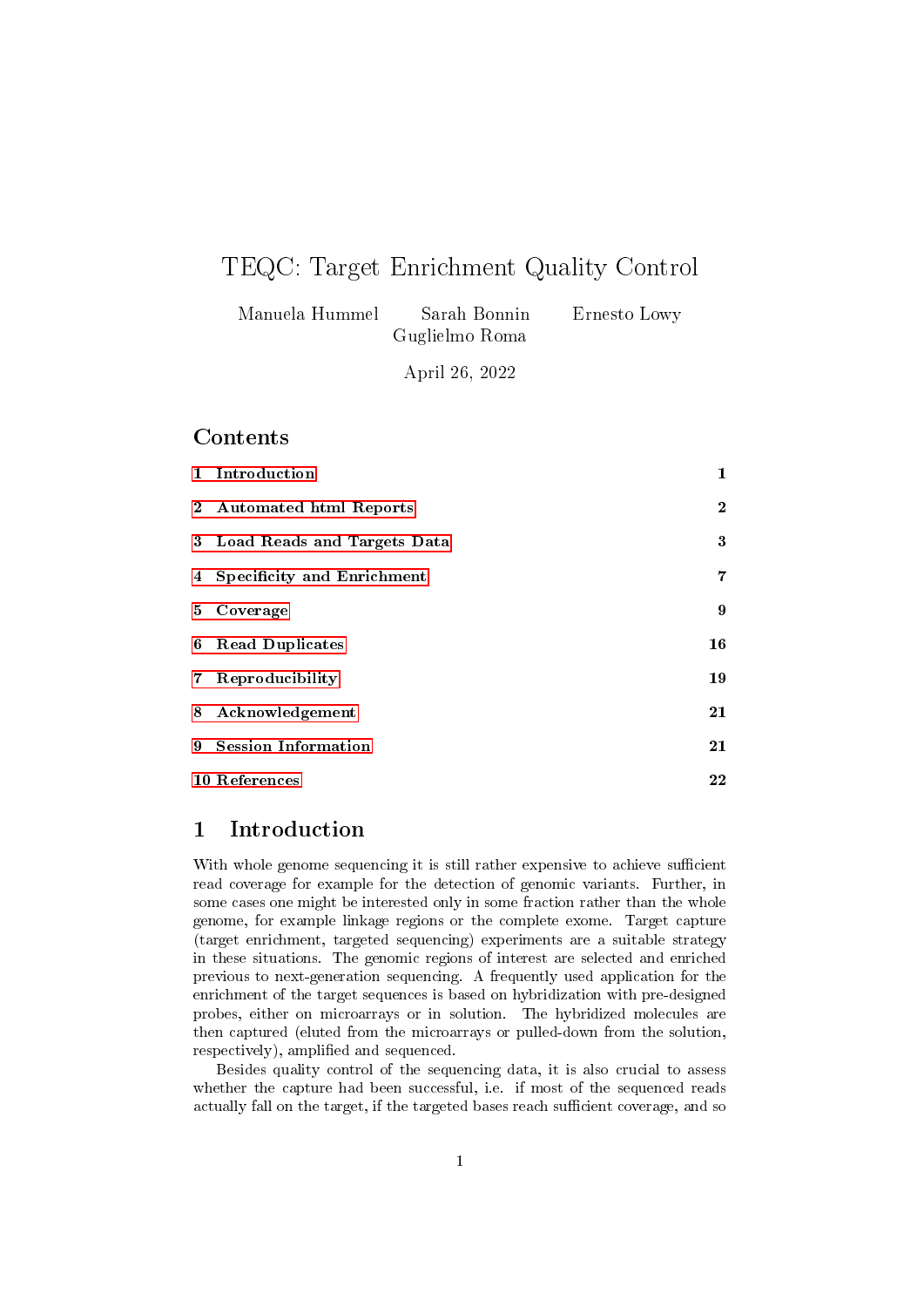on. This package provides functionalities to address this issue. Quality measures comprise specificity and sensitivity of the capture, enrichment, per-target read coverage, coverage uniformity and reproducibility, and read duplicate analysis. The coverage can further be examined for its relation to target region length and GC content of the hybridization probes. The analyses can be based on either single reads or read pairs in case of paired-end sequence data. Results are given as values (e.g. enrichment), tables (e.g. per-target coverage), and several diagnostic plots. The package makes use of data structures and methods from the IRanges package, which makes dealing with large sequence data feasible.

TEQC does not include general sequencing data quality control (e.g. Phred quality plots), neither tools for sequence alignment. It also does not provide functionalities for follow-up analysis like SNP detection.

# <span id="page-1-0"></span>2 Automated html Reports

The fastest way to run TEQC quality analysis is to launch the html report generation. The main arguments for TEQCreport are tables containing positions of sequenced reads and of genomic targets, or information about how to read the respective data files. There are several other options for customization of the report. In especially, you can choose whether or not to produce certain gures or coverage wiggle les and whether the data should be treated as single- or pairedend data. Calculation-intensive R objects can also be saved as workspace, for further usage. With option  $destDir$  you can specify the output folder, where all results will go and where you will find the index.html page of the html report. The parameters sampleName, targetsName and referenceName simply allow to include information about the sample and experiment in the report.

```
> library(TEQC)
```

```
> exptPath <- system.file("extdata", package = "TEQC")
> readsfile <- file.path(exptPath, "ExampleSet_Reads.bed")
> targetsfile <- file.path(exptPath, "ExampleSet_Targets.bed")
> TEQCreport(sampleName = "Test Sample",
+ targetsName = "Human Exome",
+ referenceName = "Human Genome",
+ destDir = "report",
+ reads = get.reads(readsfile, skip = 0, idcol = 4),
+ targets = get.targets(targetsfile, skip = 0),
+ genome = "hg19")
```
The function TEQCreport provides a quality report for only one sample at a time. Usually research projects include several samples, and it might be of interest to compare enrichment quality among all of them. Since it is cumbersome to check the TEQC reports one by one, we provide the function multiTEQCreport, which collects results from previously created single-sample reports and summarizes them in a new html report. While the creation of single-sample reports is time and memory intensive, multiTEQCreport finishes quickly, since no heavy calculations have to be done anymore. The main input to this function are the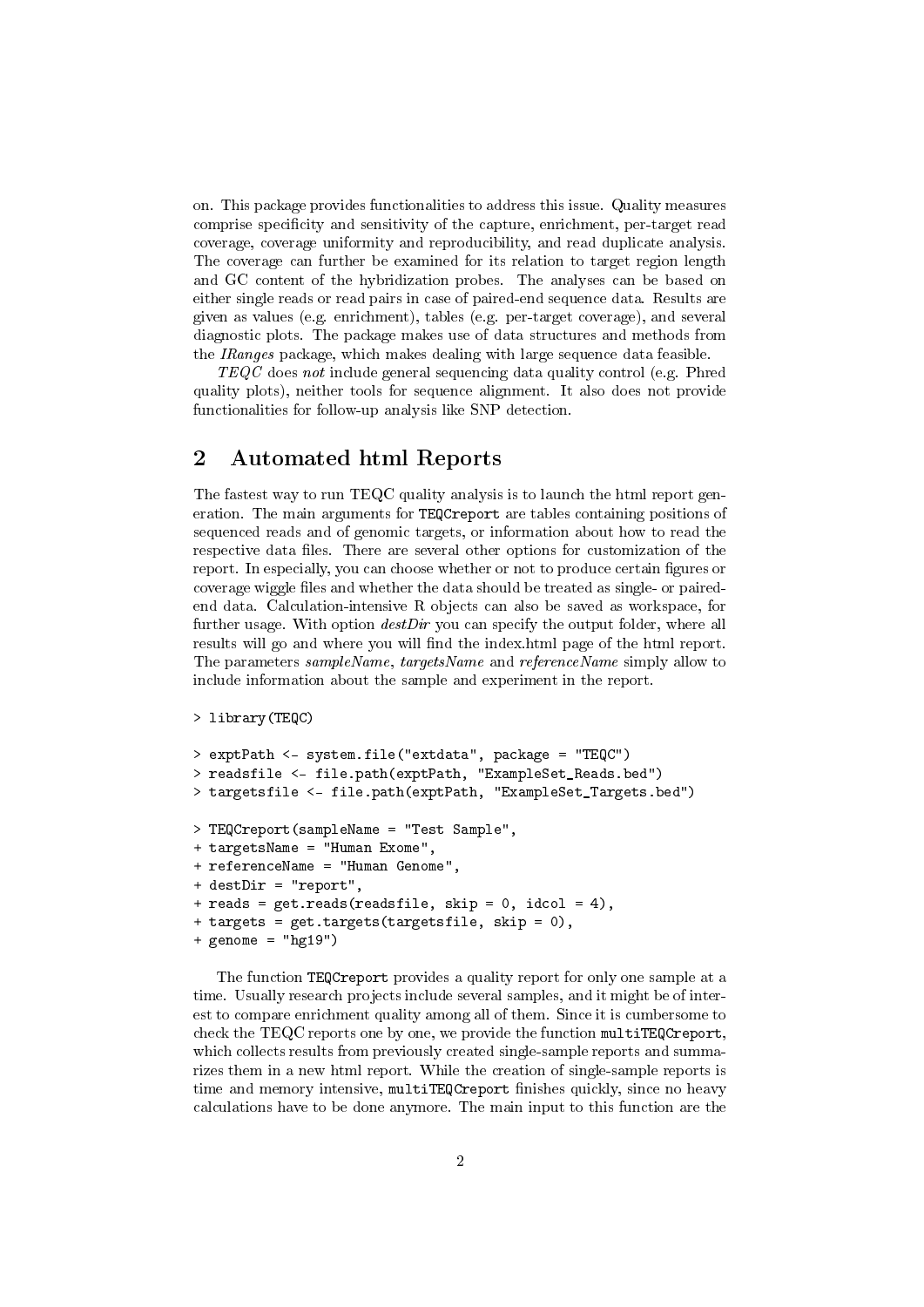paths to the respective TEQCreport output folders and the sample names that shall be used in tables and plots. The results can be browsed via the index.html file in a new  $destDir$  output directory.

As an example, let's assume that we have already present TEQC reports for two samples in folders *report* and *report2*, respectively. Then the multiple sample report can be created by

```
> multiTEQCreport(singleReportDirs = c("report", "report2"),
+ samplenames = c("Sample A","Sample B"),
+ projectName = "Test Project",
+ targetsName = "Human Exome",
+ referenceName = "Human Genome",
+ destDir = "multiTEQCreport")
```
For details about the different steps, options and results of a  $TEQC$  analysis, it is recommended to read also the following sections of this documentation.

# <span id="page-2-0"></span>3 Load Reads and Targets Data

The (minimum) input needed for the quality control analysis are two files

- A bed file containing the genomic positions (chromosome, start, end) of the targeted regions, one genomic range per line. The targets might be custom designed or commercial solutions, e.g. for the capture of the whole human exome. The file does not have to be sorted with respect to genomic position.
- A bed or BAM file containing the genomic positions (chromosome, start, end) of sequenced reads aligned to a reference genome, one genomic range per line. In case of paired-end data an additional column with the read pair ID is suggested. The bed file format is very general and hence the QC analysis is not limited to any sequencing platform or alignment tool. The file does not have to be sorted with respect to genomic position. The BAM file format is now quite standard in NGS analysis. The usage of bam files has the advantage that reading the data is much faster (using functionality of the  $ShortRead$  package) than with bed files.

The package includes a small example data set. First we load the target positions. The input *targetsfile* does not need to have a fixed format. Just three columns containing chromosome (as string, e.g. chr1), start and end position of each target are required. The options chrcol, startcol and endcol specify in which columns of the file the respective information is found. The output of get.targets is of class GRanges from the GenomicRanges package. Note that overlapping or adjacent targets are merged, such that the returned target regions are not-overlapping. Therefore, also a bed file containing information about the hybridization probes, which might be highly overlapping due to tiling, can be used as *targetsfile*.

```
> library(TEQC)
> exptPath <- system.file("extdata", package = "TEQC")
```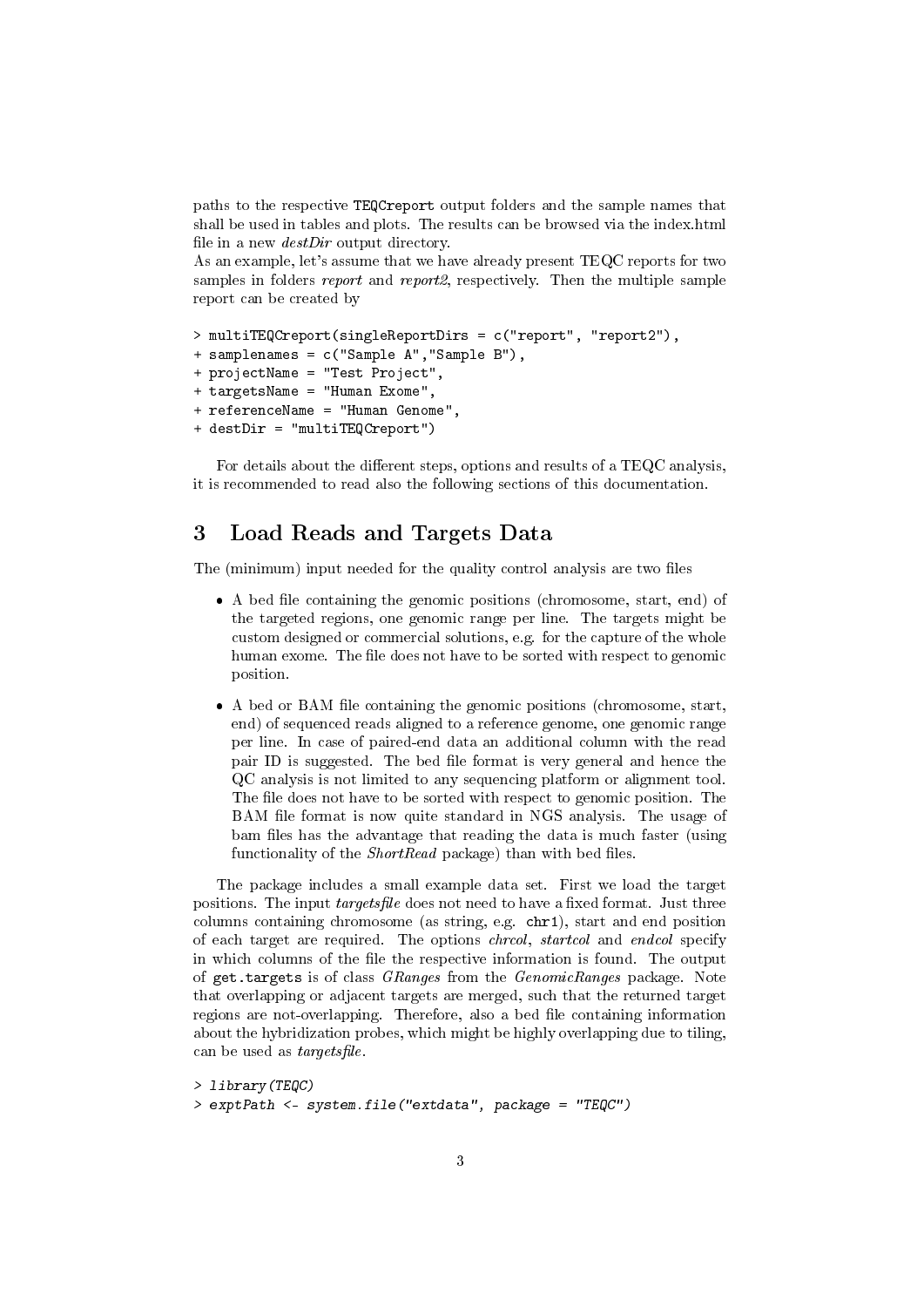> targets <- get.targets(targetsfile=paste(exptPath, "ExampleSet\_Targets.bed",  $sep="1"$ , chrcol = 1, startcol = 2, endcol = 3, skip = 0) [1] "read 50 (non-overlapping) target regions" > targets GRanges object with 50 ranges and 0 metadata columns: seqnames ranges strand <Rle> <IRanges> <Rle> [1] chr1 11158025-11158264 \* [2] chr1 25870174-25870293  $[3]$  chr1 65656333-65656572 [4] chr1 68611504-68611743 [5] chr1 70225862-70226101 ... ... ... ... [46] chr21 33641314-33641433 \* [47] chr22 30738144-30738263 \* [48] chr22 32630850-32631089 [49] chrX 47086386-47086505 \* [50] chrX 150891046-150891285 \* ------ seqinfo: 21 sequences from an unspecified genome; no seqlengths

NOTE: We assume that genomic positions in bed files follow the 0-based start / 1-based end coordinate system as defined by UCSC [\(http://genome.](http://genome.ucsc.edu/FAQ/FAQformat) [ucsc.edu/FAQ/FAQformat\)](http://genome.ucsc.edu/FAQ/FAQformat). In  $TEQC$  we need 1-based coordinates, so by default get.targets and get.reads (see later) shift all start positions forward by 1. If the coordinates in your files are already 1-based, set the parameter zerobased to FALSE in order to avoid the shifting.

We might ask what fraction of the genome is targeted. In the function fraction.target the corresponding genome can be specified by the option *genome.* At the moment only  $hq18$ ,  $hq19$  and  $hq38$  are available. The corresponding genome sizes are taken from [http://genomewiki.ucsc.edu/index.](http://genomewiki.ucsc.edu/index.php/Genome_size_statistics) [php/Genome\\_size\\_statistics.](http://genomewiki.ucsc.edu/index.php/Genome_size_statistics) For any other case, you can specify the genome size manually with the option genomesize. In our little example the total targeted region and hence the fraction within the genome is very small.

```
> ft <- fraction.target(targets, genome = "hg38")
> ft
```
#### [1] 4.06539e-06

Next, we load the genomic positions of the aligned reads. Depending on the number of reads, this can be quite time and memory consuming with real data. The function get.reads is quite similar to get.targets. However, overlapping or identical reads are not merged. Furthermore, a column containing read identifiers can be specified with option *idcol*. This is essential in case of paired-end data, when you want quality statistics to be done (also) on read pairs rather than on single reads. In this case the ID has to be the identifier of the read pair (i.e. the same unique ID for both reads of the pair). Our example data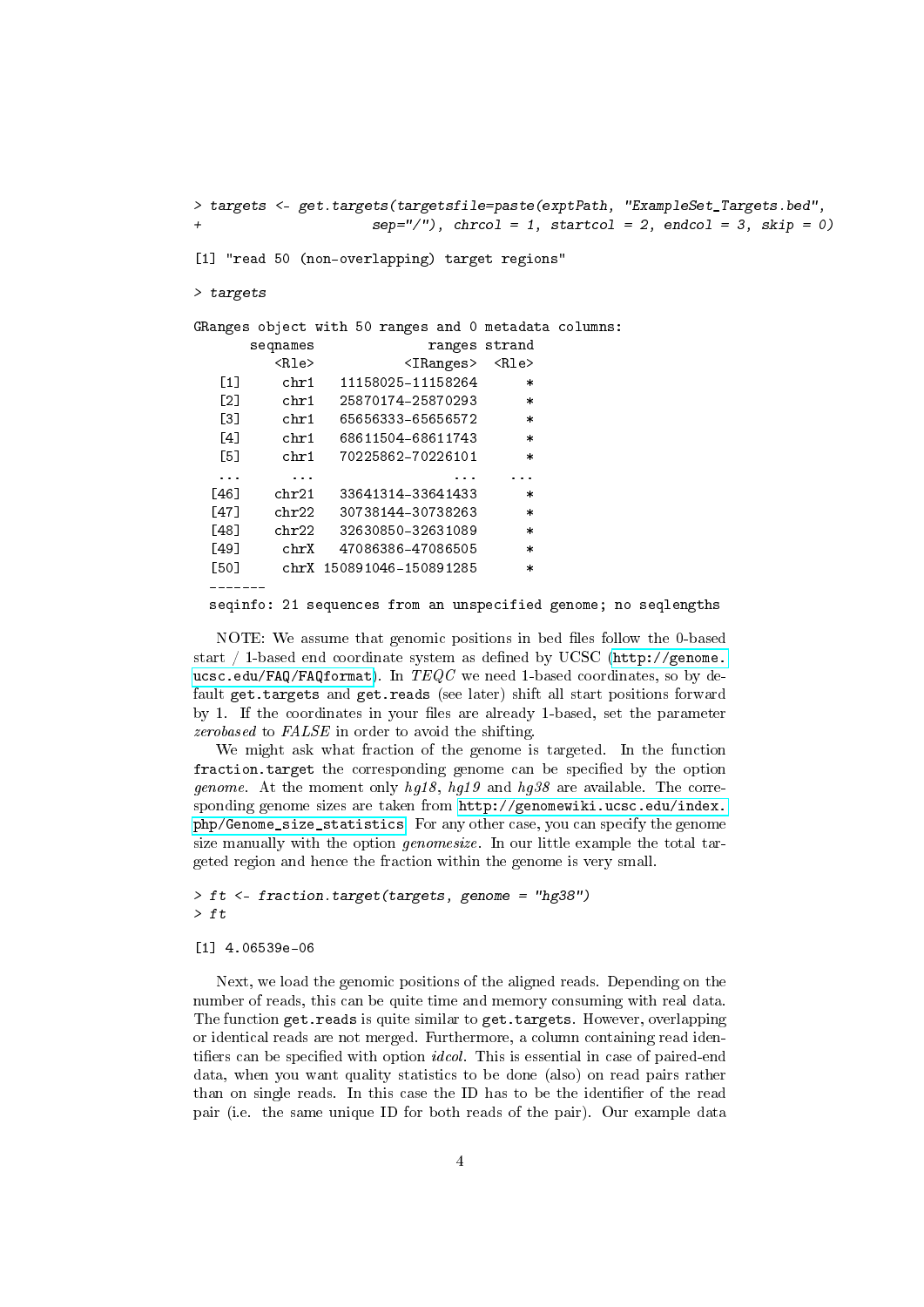was derived by paired-end sequencing, so we keep the pair IDs in the resulting GRanges object. The genomic positions in our bedfile containing the reads are 1-based, so we avoid coordinate shifting by setting *zerobased* to FALSE.

> reads <- get.reads(paste(exptPath, "ExampleSet\_Reads.bed", sep="/"), + chrcol = 1, startcol = 2, endcol = 3, idcol = 4, zerobased =  $F$ , skip = 0)

[1] "read 19546 sequenced reads"

#### > reads

GRanges object with 19546 ranges and 0 metadata columns: seqnames ranges strand <Rle> <IRanges> <Rle> 1\_16\_7090\_2464 chr1 13328-13381 \* 1\_16\_7090\_2464 chr1 13467-13520 \* 1\_99\_1631\_6326 chr1 1420325-1420378 \* 1\_99\_1631\_6326 chr1 1420402-1420455 \* 1\_5\_14614\_17275 chr1 2321365-2321418 \* ... ... ... ... 1\_87\_3763\_6007 chrY 3551666-3551719 \* 1\_63\_1439\_10606 chrY 10028334-10028387 \* 1\_63\_1439\_10606 chrY 10028434-10028487 \* 1\_105\_17963\_15521 chrY 28425424-28425477 \* 1\_105\_17963\_15521 chrY 28425590-28425643 \* -------

seqinfo: 24 sequences from an unspecified genome; no seqlengths

Whenever BAM files are available, it is recommended to use those instead of bed files as input for  $get.reads$ , while setting parameter filetype to "bam". In this case, get.reads makes use of the *ShortRead* function scanBam, with flag options is UnmappedQuery = FALSE and RfunargisSecondaryAlignment = FALSE. Note that multiple matches per read on the genome are not supported. Only primary alignments are read from the BAM file. All other previously described options of get.reads are ignored, since genomic positions and read identifiers are taken automatically from the BAM file.

> reads <- get.reads("myBAM.bam", filetype = "bam")

#### Paired-end data

When reads are paired, in order to perform statistics on pairs rather than on single reads, the read pairs have to be matched together using function reads2pairs. To run the function can be quite time consuming, depending on the number of reads. The output is a GRanges object whose ranges start at the first base of the first read within a read pair and end at the last base of the respective second read. This is equivalent to the positions of the DNA molecule that was actually sequenced from both ends. The reads table might also contain single reads (i.e. whose corresponding partners did not align to the reference). In this case a list of two *GRanges* tables will be returned, the first one containing the original positions of the single reads without partners (table singleReads),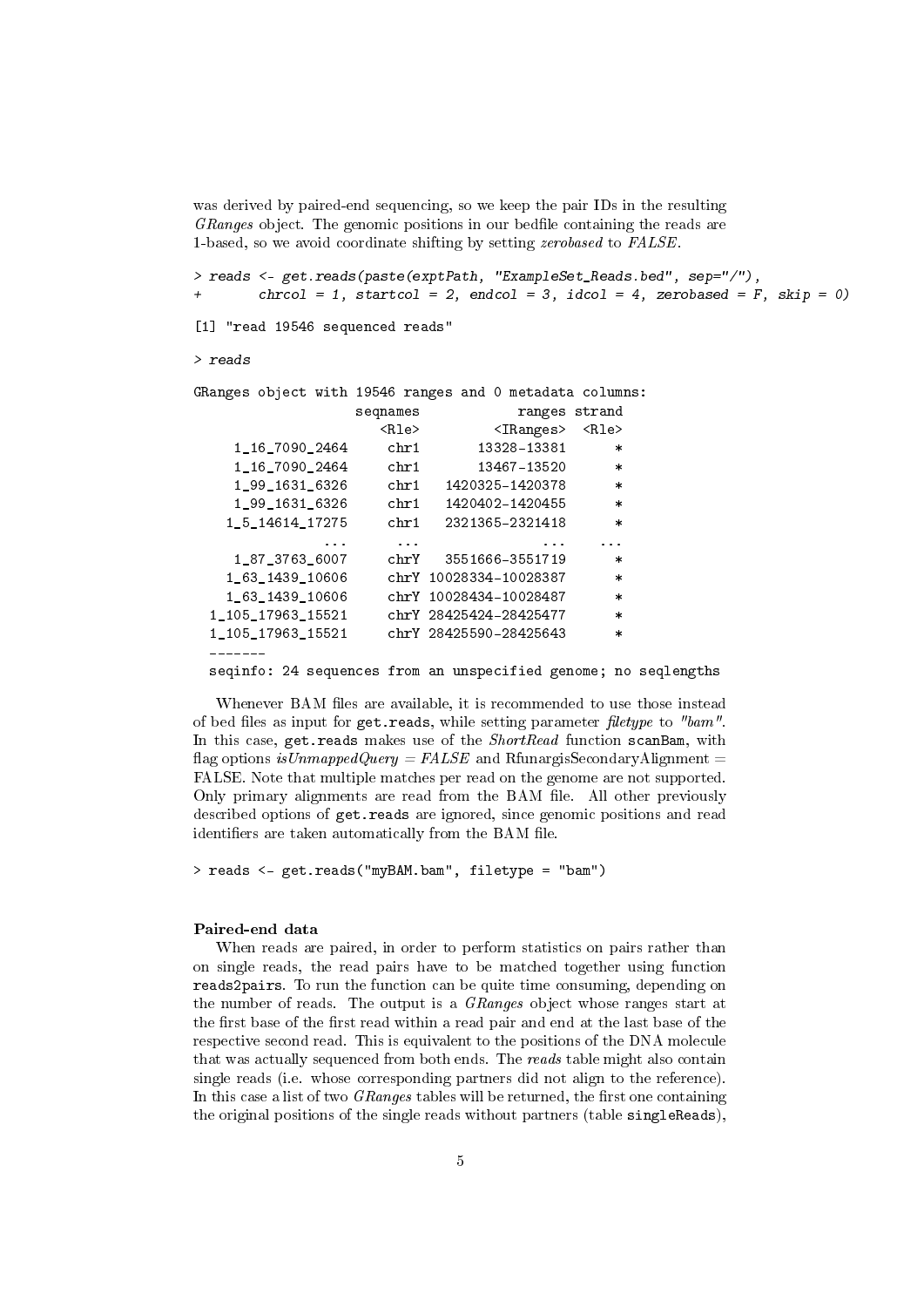and the other one containing the merged pairs positions (table readpairs). The provided reads data might also contain cases where the two reads of a pair align to different chromosomes. Since for such read pairs a 'merging' does not make sense, they will be returned within the singleReads table. Further, for some pairs the respective reads might align very far apart within the same chromosome. If you wish to remove such reads, you can specify a value for option  $max. distance$ . Reads with a larger distance (from start position of first read to end position of second read) will be added to table singleReads.

```
> readpairs <- reads2pairs(reads)
> readpairs
```

| GRanges object with 9773 ranges and 0 metadata columns: |               |                                                                 |          |
|---------------------------------------------------------|---------------|-----------------------------------------------------------------|----------|
|                                                         | seqnames      | ranges strand                                                   |          |
|                                                         | <rle></rle>   | $\langle$ IRanges> $\langle$ Rle>                               |          |
| 1 16 7090 2464                                          | ${\rm chr}$ 1 | 13328-13520                                                     | $\ast$   |
| 1 99 1631 6326 chr1                                     |               | 1420325-1420455                                                 | $\ast$   |
| 1_5_14614_17275                                         | chr1          | 2321365-2321532                                                 | $\ast$   |
| 1 15 18642 6232 chr1                                    |               | 2452643-2452828                                                 | $\ast$   |
| 1 20 2015 5490                                          | ${\rm chr} 1$ | 2535217-2535407                                                 | $\ast$   |
| $\cdots$                                                | $\cdots$      | $\cdots$                                                        | $\cdots$ |
| 1 6 7123 16490                                          |               | chrX 154014446-154014635                                        | $\ast$   |
| 1 88 4216 1073                                          |               | chrX 154261641-154261830                                        | $\ast$   |
| 1 87 3763 6007                                          | ${\rm chrY}$  | 3551497-3551719                                                 | $\ast$   |
| 1 63 1439 10606                                         |               | chrY 10028334-10028487                                          | $\ast$   |
| 1 105 17963 15521                                       |               | chrY 28425424-28425643                                          | $\ast$   |
|                                                         |               |                                                                 |          |
|                                                         |               | seginfo: 24 sequences from an unspecified genome; no seglengths |          |

You may decide to use for all further analyses only "valid pairs", i.e. to exlude those reads that ended up in the singleReads table (in case there were any). This can be done e.g. in the following way

```
> reads <- reads[!(names(reads) %in% names(readpairs$singleReads)),
, drop = TRUE]
```
Again, only for the case of paired-end data, we can visualize the read pair insert sizes, i.e. the distances from the start of read 1 to the end of read 2, respectively. For the function insert.size.hist we need the output of the previous call to reads2pairs. In our example, the alignment was done in a way that reads were only kept if the two reads aligned at a maximum distance of 250 bases. Therefore, the resulting histogram is truncated at 250, see figure [1.](#page-6-1) Note that also average and median insert sizes displayed in the graph are based on the truncated data, and hence are not statistics for the true read pair distribution. The insert sizes for all read pairs can also be returned using option  $returnInserts = TRUE$ .

> insert.size.hist(readpairs, breaks = 10)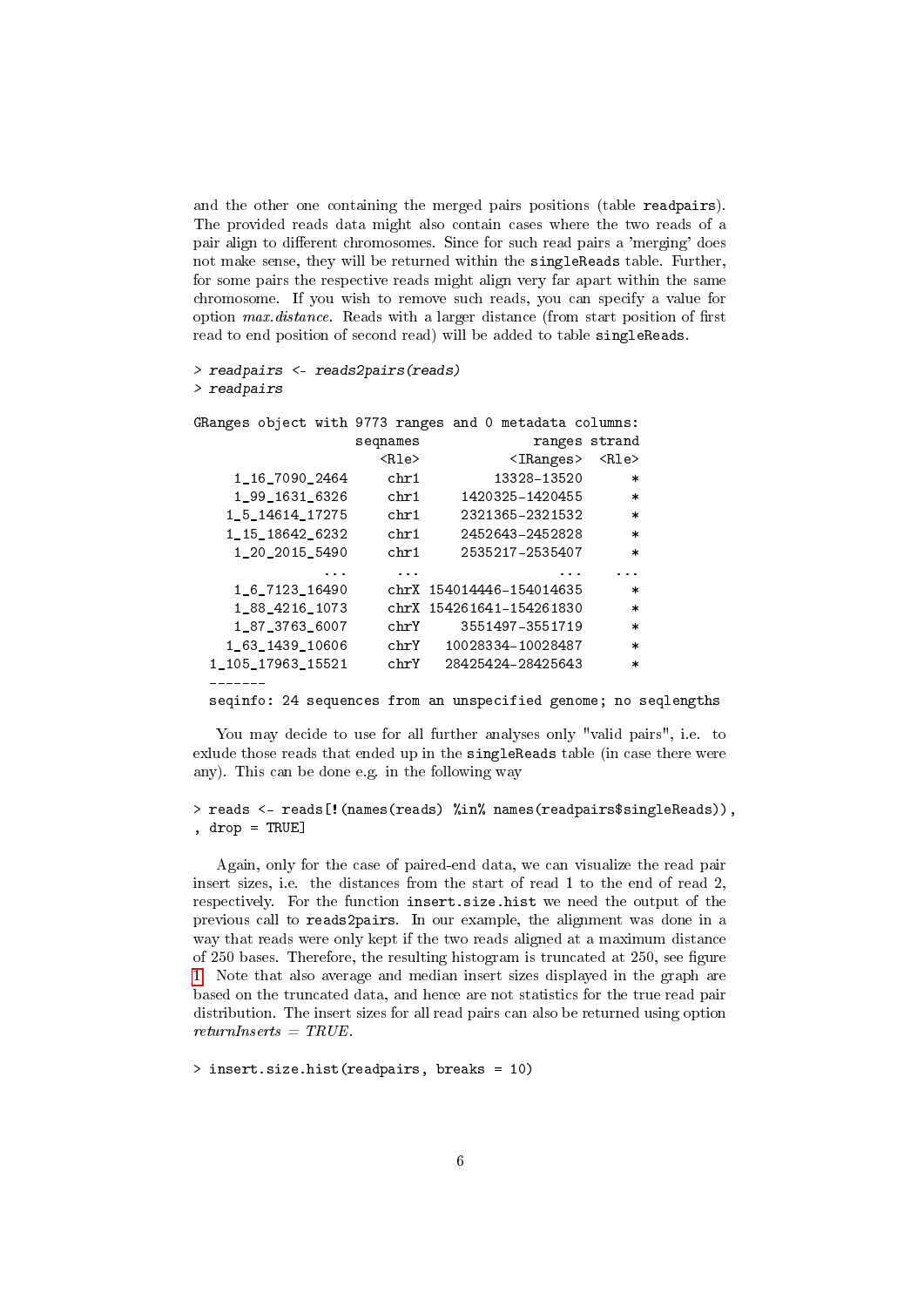

<span id="page-6-1"></span>Figure 1: Histogram of read pair insert sizes.

# <span id="page-6-0"></span>4 Specificity and Enrichment

One important component of quality control in target capture experiments is to check whether most of the sequenced reads actually fall on target regions. A barplot showing the numbers of reads aligning to each chromosome can give a first impression on that. When providing the function chrom.barplot only with the reads table, the resulting barplot will show absolute counts. There is also the option to give both the reads and the targets table, which will show fractions of reads and targets, respectively, falling on each chromosome. For the reads, this is the fraction within the total number of reads (since reads are usually expected to have all the same length). In contrast, for the targets, the fraction of targeted bases on each chromosome is calculated. Since targets might strongly vary in length it is reasonable to account for the actual target sizes instead of considering merely numbers of targets per chromosome. In this way you can compare directly if the amount of reads corresponds more or less to the amount of target on a certain chromosome (see figure [2\)](#page-7-0).

### > chrom.barplot(reads, targets)

A measure for the capture specificity is the fraction of aligned reads that overlap with any target region. It can be calculated by function fraction.reads.target. The function has an option *mappingReads* that can be set to *TRUE* in order to retrieve a reduced reads *GRanges* table containing only those reads overlapping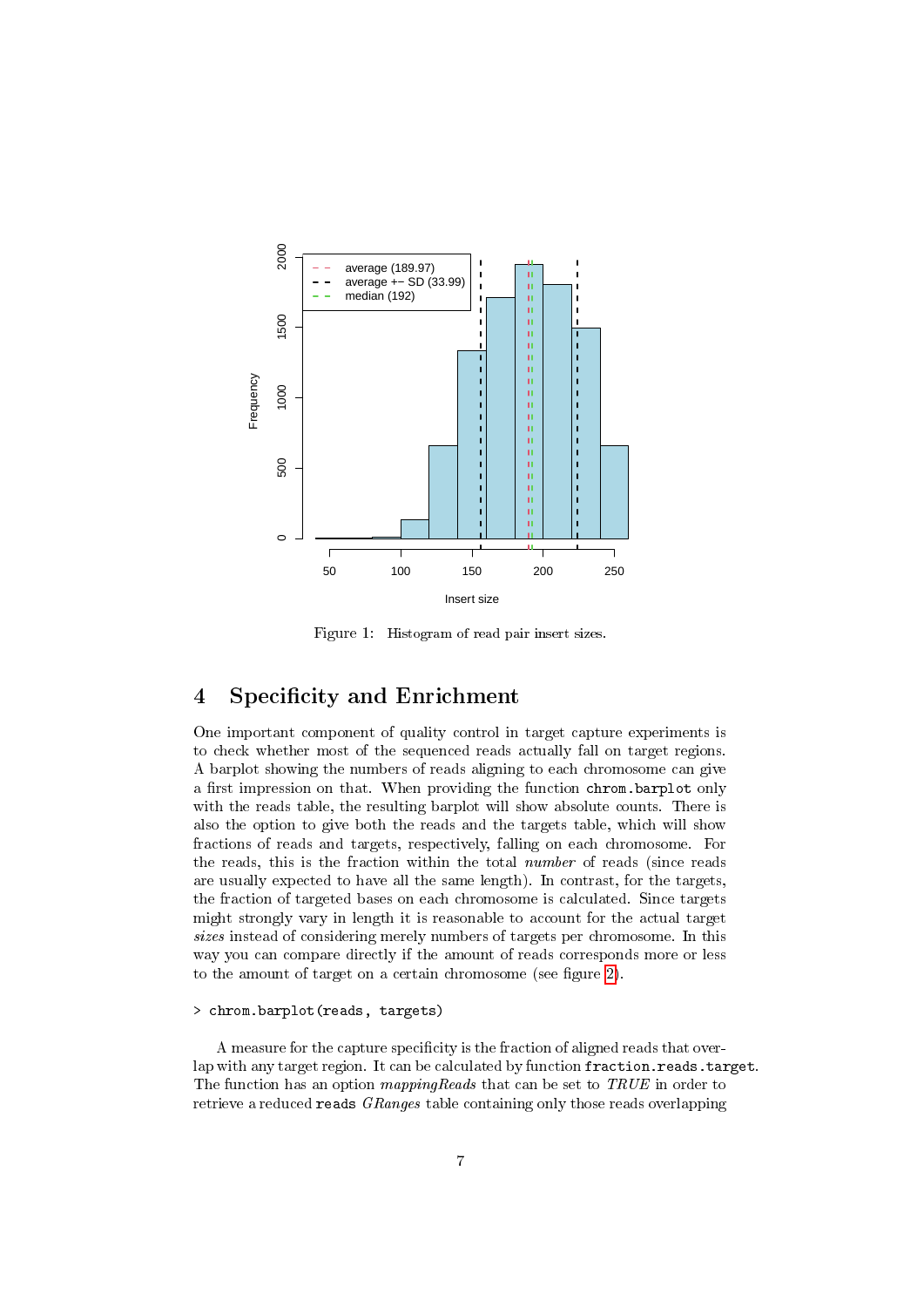

<span id="page-7-0"></span>Figure 2: Fractions of reads (green) and target (orange) per chromosome.

target regions.

> fr <- fraction.reads.target(reads, targets) > fr

[1] 0.3899007

In many of the functions within  $TEQC$  you can specify an "offset" that will enlarge every target on each side by the specified number of bases. Since usually the captured DNA molecules are longer than what is actually sequenced, it is expected to have many reads that do not overlap, but are close to the target. Considering e.g. the actual targets plus 100 bases on each side, we get a higher on-target fraction:

### > fraction.reads.target(reads, targets, Offset=100)

### [1] 0.4853679

With the fraction of on-target reads and the fraction of the targeted region within the reference genome, we can calculate the *enrichment* 

$$
enrichment = \frac{\# \ reads \ on \ target / \# \ aligned \ reads}{\ target \ size/genome \ size}
$$

Since in our artificial example the total target size is unrealistically small, we achieve a huge enrichment.

 $>$  fr / ft

[1] 95907.34

Instead of considering single reads, we could also calculate the fraction of read pairs that are on-target. A read pair is counted as on-target if at least one of its reads overlaps with a target region or, in case of small targets, if the first read lies "left" and the second read "right" of the target and hence the corresponding sequenced molecule covered the target completely. For the specificity calculation the same function can be used, just the input changes from the table containing all reads to the table created above by reads2pairs.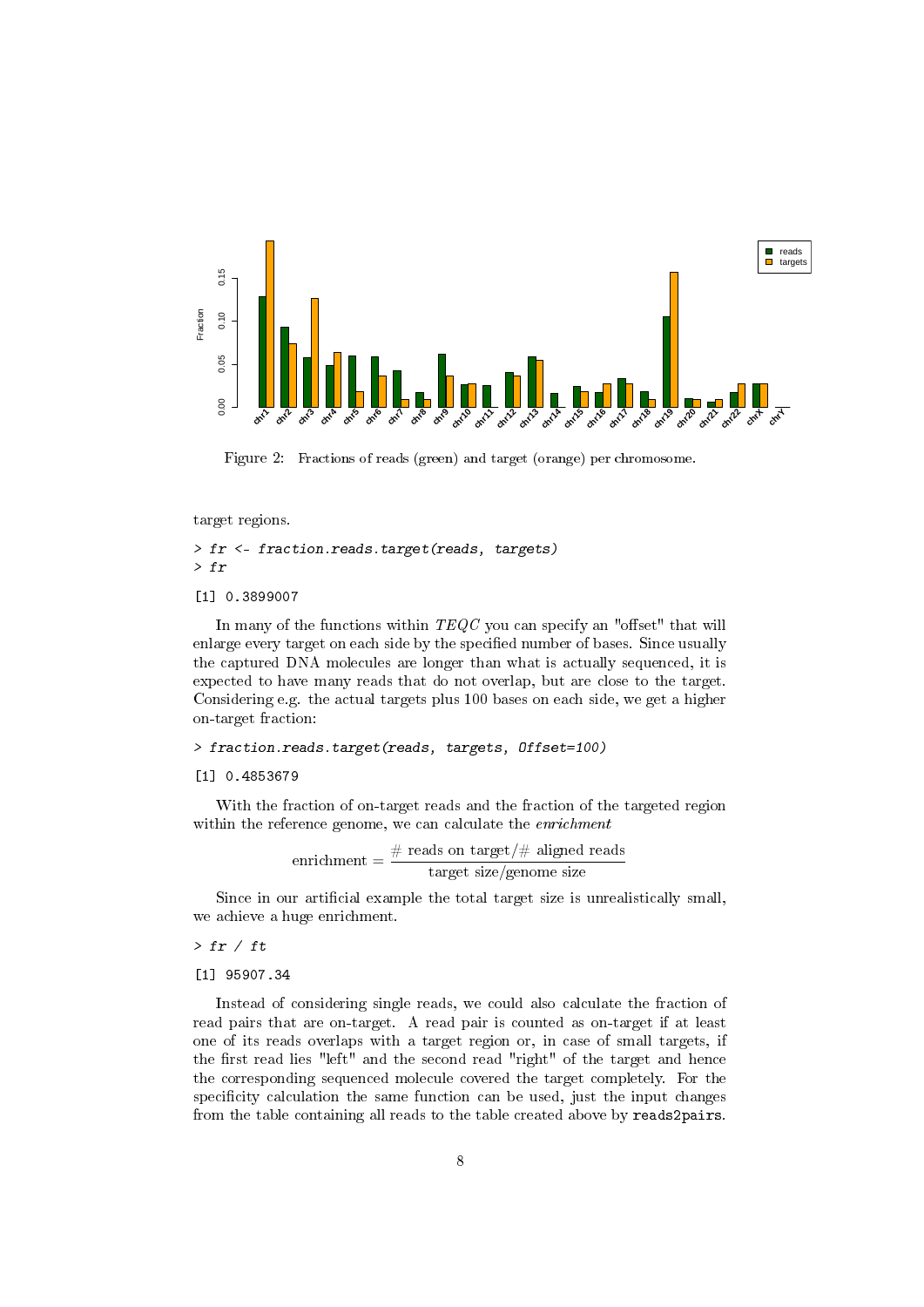> fraction.reads.target(readpairs, targets)

[1] 0.4934002

### <span id="page-8-0"></span>5 Coverage

Besides high capture specificity, it is of course important to check the read coverage within target regions, since it is crucial for follow-up analyses. The function coverage.target calculates read coverage for each base that is sequenced and/or located in a target region. It returns a list with the average (list element avgTargetCoverage), standard deviation (targetCoverageSD) and main quantiles (targetCoverageQuantiles) of the coverage over all targeted bases. When option  $perBase$  is set to TRUE, the returned list additionally has the two elements coverageAll and coverageTarget. The former one is a  $Sim$ pleRleList containing coverages for all bases present in the reads table, the latter one contains coverages for all targeted bases. For some TEQC functions we need either one or the other. When option *perTarget* is set to TRUE, the returned list has the additional element targetCoverages. This is the input targets GRanges table, now including as 'values' columns the average coverage (column avgCoverage) and standard deviation (column coverageSD) per target region. Coverage calculations might take a while, depending on the numbers of reads and targets.

```
> Coverage <- coverage.target(reads, targets, perTarget=T, perBase=T)
> Coverage
$avgTargetCoverage
[1] 27.47927
$targetCoverageSD
[1] 23.68119
$targetCoverageQuantiles
 0% 25% 50% 75% 100%
  0 8 21 42 117
$targetCoverages
GRanges object with 50 ranges and 2 metadata columns:
     seqnames ranges strand avgCoverage coverageSD
        <Rle> <IRanges> <Rle> <numeric> <numeric>
  [1] chr1 11158025-11158264 * | 44.1292 10.08893
  [2] chr1 25870174-25870293 * | 0.0000 0.00000
  [3] chr1 65656333-65656572 * | 31.7583 6.93122
  [4] chr1 68611504-68611743 * | 28.7958 13.48934
  [5] chr1 70225862-70226101 * | 24.1667 8.04936
  ... ... ... ... . ... ...
 [46] chr21 33641314-33641433 * | 4.40000 1.53612
 [47] chr22 30738144-30738263 * | 28.28333 4.44421
 [48] chr22 32630850-32631089 * | 7.56667 3.27852
 [49] chrX 47086386-47086505 * | 14.59167 2.82693
```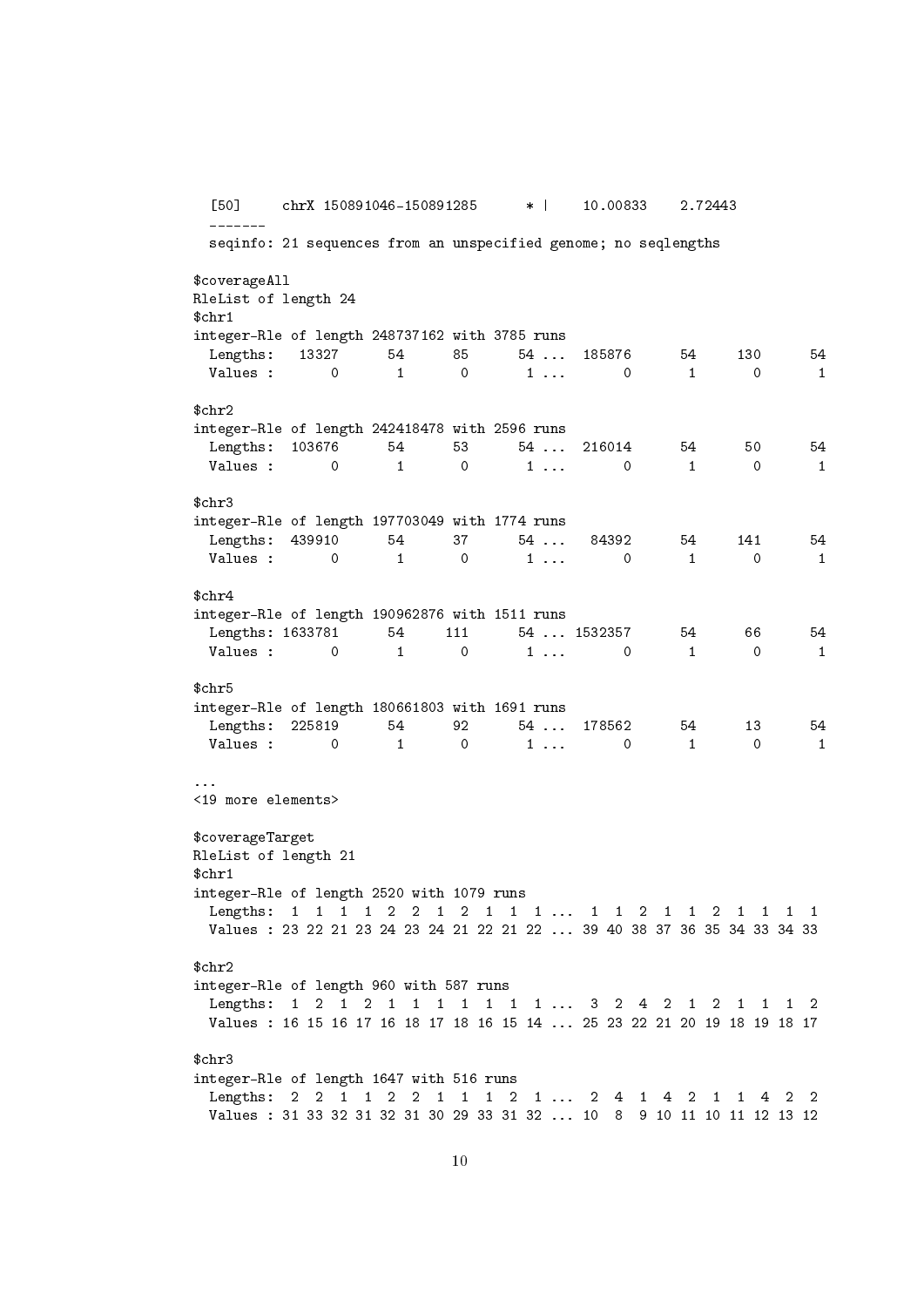\$chr4 integer-Rle of length 840 with 337 runs Lengths: 2 1 1 1 5 1 2 1 2 1 1 ... 1 3 2 4 3 1 3 2 1 3 Values : 42 43 42 44 43 41 40 39 38 36 35 ... 22 21 22 25 26 25 26 25 24 23 \$chr5 integer-Rle of length 240 with 157 runs Lengths: 3 1 1 1 3 1 1 2 1 2 1 ... 2 3 1 2 1 3 2 1 1 3 Values : 55 60 59 58 59 60 58 60 63 64 62 ... 41 40 41 42 41 43 42 46 44 45 ...

<16 more elements>

> targets2 <- Coverage\$targetCoverages

Note that coverage should not be calculated using the output of function reads2pairs in place of reads, since the genomic ranges in that table span the whole region from the first to the second read of a pair. However, for the respective read insert there is no actual coverage, because only the ends of the original fragment were sequenced.

A different measure for the per-target coverage would be to count the numbers of reads overlapping with each target. This can be calculated by the function readsPerTarget. It returns again the input targets table while adding a 'values' column that gives the respective numbers of reads per target. If we provide the table targets2 from above, we will get both the average pertarget coverages and the numbers of target-overlapping reads in the same table. In order to speed things up, instead of all reads we could also provide the mappingReads output of function fraction.reads.target, since for counting the reads per target it is enough to look at the reads from which we already know they are on-target. Just make sure that the  $Offset$  option was set the same in both fraction.reads.target and readsPerTarget.

```
> targets2 <- readsPerTarget(reads, targets2)
> targets2
```
GRanges object with 50 ranges and 3 metadata columns:

|                   | seqnames                | ranges                      | strand      | avgCoverage coverageSD |                             | nReads                      |
|-------------------|-------------------------|-----------------------------|-------------|------------------------|-----------------------------|-----------------------------|
|                   | $\langle$ Rle $\rangle$ | $\langle$ IRanges $\rangle$ | <rle></rle> | <numeric></numeric>    | $\langle$ numeric $\rangle$ | $\langle$ numeric $\rangle$ |
| $\lceil 1 \rceil$ | chr1                    | 11158025-11158264           | $\ast$      | 44.1292                | 10.08893                    | 231                         |
| [2]               | chr1                    | 25870174-25870293           | $\ast$      | 0.0000                 | 0.00000                     | 0                           |
| Г31               | chr1                    | 65656333-65656572           | $\ast$      | 31.7583                | 6.93122                     | 164                         |
| [4]               | chr1                    | 68611504-68611743           | $\ast$      | 28.7958                | 13.48934                    | 152                         |
| [5]               | chr1                    | 70225862-70226101           | $\ast$      | 24.1667                | 8.04936                     | 126                         |
| $\cdots$          | $\cdots$                | $\cdots$                    | $\cdot$ .   | $\cdots$               | $\cdots$                    | $\cdots$                    |
| [46]              | chr21                   | 33641314-33641433           | $\ast$      | 4.40000                | 1.53612                     | 15                          |
| [47]              | chr22                   | 30738144-30738263           | $\ast$      | 28.28333               | 4.44421                     | 85                          |
| [48]              | chr22                   | 32630850-32631089           | $\ast$      | 7.56667                | 3.27852                     | 38                          |
| [49]              | chrX                    | 47086386-47086505           | $\ast$      | 14.59167               | 2.82693                     | 46                          |
| [50]              | chrX                    | 150891046-150891285         | $\ast$      | 10.00833               | 2.72443                     | 51                          |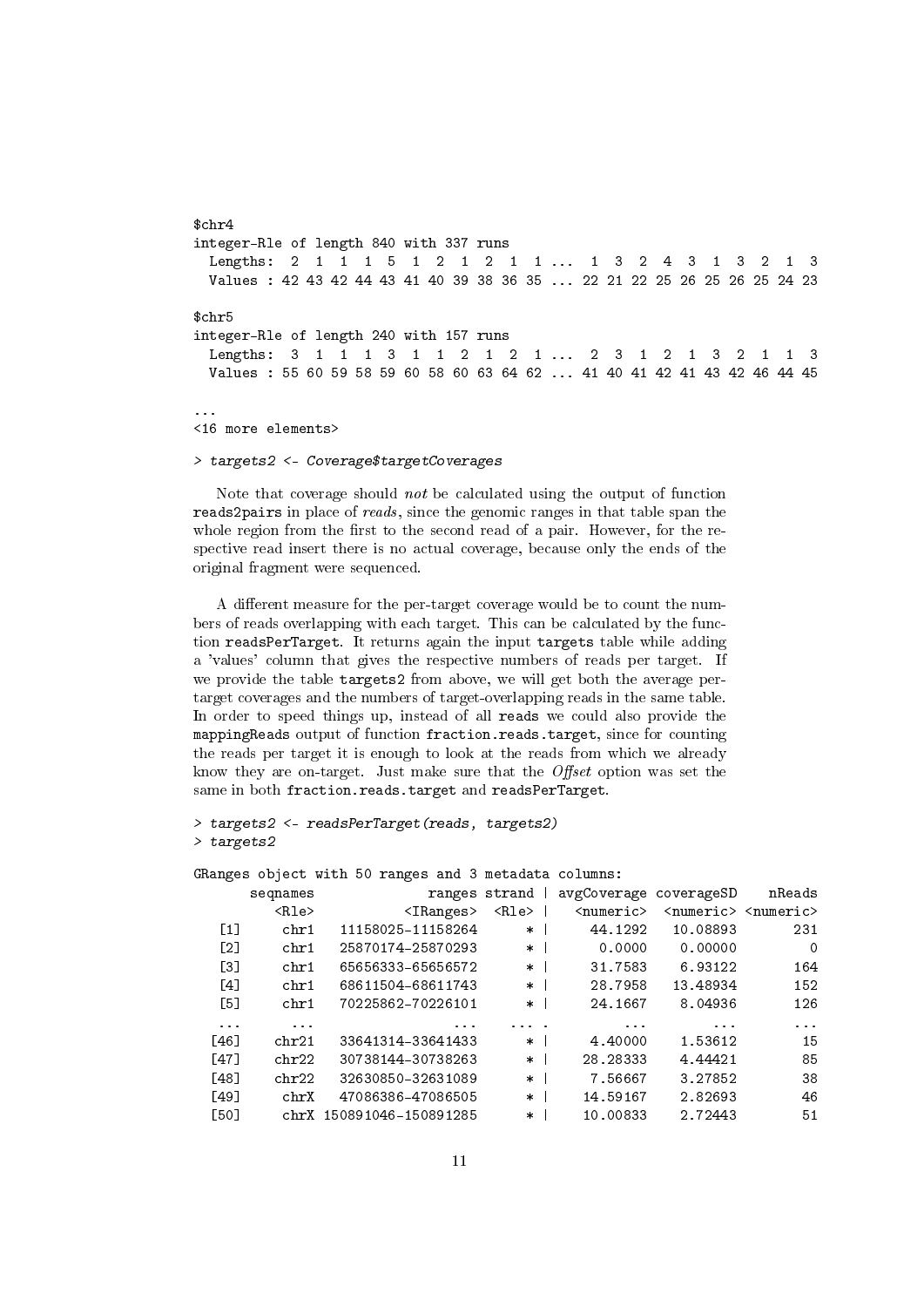------ seqinfo: 21 sequences from an unspecified genome; no seqlengths

The resulting *GRanges* table can be converted to a data frame, and as such easily be written to a file, e.g. by

```
> write.table(as.data.frame(targets2), file="target_coverage.txt",
sep="\t", row.names=F, quote=F)
```
Talking about coverage, it is interesting to ask which fraction of target bases reach a coverage of at least  $k$  (some value relevant for further analyses, e.g. SNP calling) or which fraction of target bases is covered at all by any read (sensitivity of the capture). The function covered.k calculates such fractions based on the coverageTarget output of coverage.target. Option  $k$  specifies the values for which to calculate the fraction of bases achieving the respective coverage.

```
> covered.k(Coverage$coverageTarget, k=c(1, 5, 10))
       1 5 10
0.9520963 0.8444087 0.7033801
```
With coverage.hist we can visualize the coverage distribution, see figure [3.](#page-12-0) A line is added to the histogram that shows the cumulative fraction of target bases with a coverage of at least the corresponding x-axis value. The line represents the results of covered.k for all possible values of  $k$ . Additionally, you can highlight with dashed lines the base fraction achieving a coverage of at least a certain value by defining the option *covthreshold*.

> coverage.hist(Coverage\$coverageTarget, covthreshold=8)

A similar graph is the coverage uniformity plot, see figure [4.](#page-13-0) It corresponds more or less to the cumulative line in the coverage histogram. However, coverage.uniformity calculates normalized coverages, i.e. the per-base coverages divided by the average coverage over all target bases. Normalized coverages are not dependent on the absolute quantity of sequenced reads and are hence better comparable between different samples or even different experiments. By default, the x-axis in the figure is truncated at 1, which corresponds to the average normalized coverage. The steeper the curve is falling, the less uniform is the coverage.

### > coverage.uniformity(Coverage)

There are more graphical functions concerning read coverage. For example you might be interested in whether large targets are covered by more reads, as expected, since for larger target regions there should also be more hybridization capture probes ("baits"). Or you might ask whether quite small targets have worse coverage, because the bait tiling might not be as good as for larger targets. Those questions can be addressed by the function coverage.targetlength.plot. As input a *GRanges* targets table has to be given that contains the relevant information in the 'values' column(s). The graphs are useful for targets of very different lengths. In our example, where all the targets are rather small, the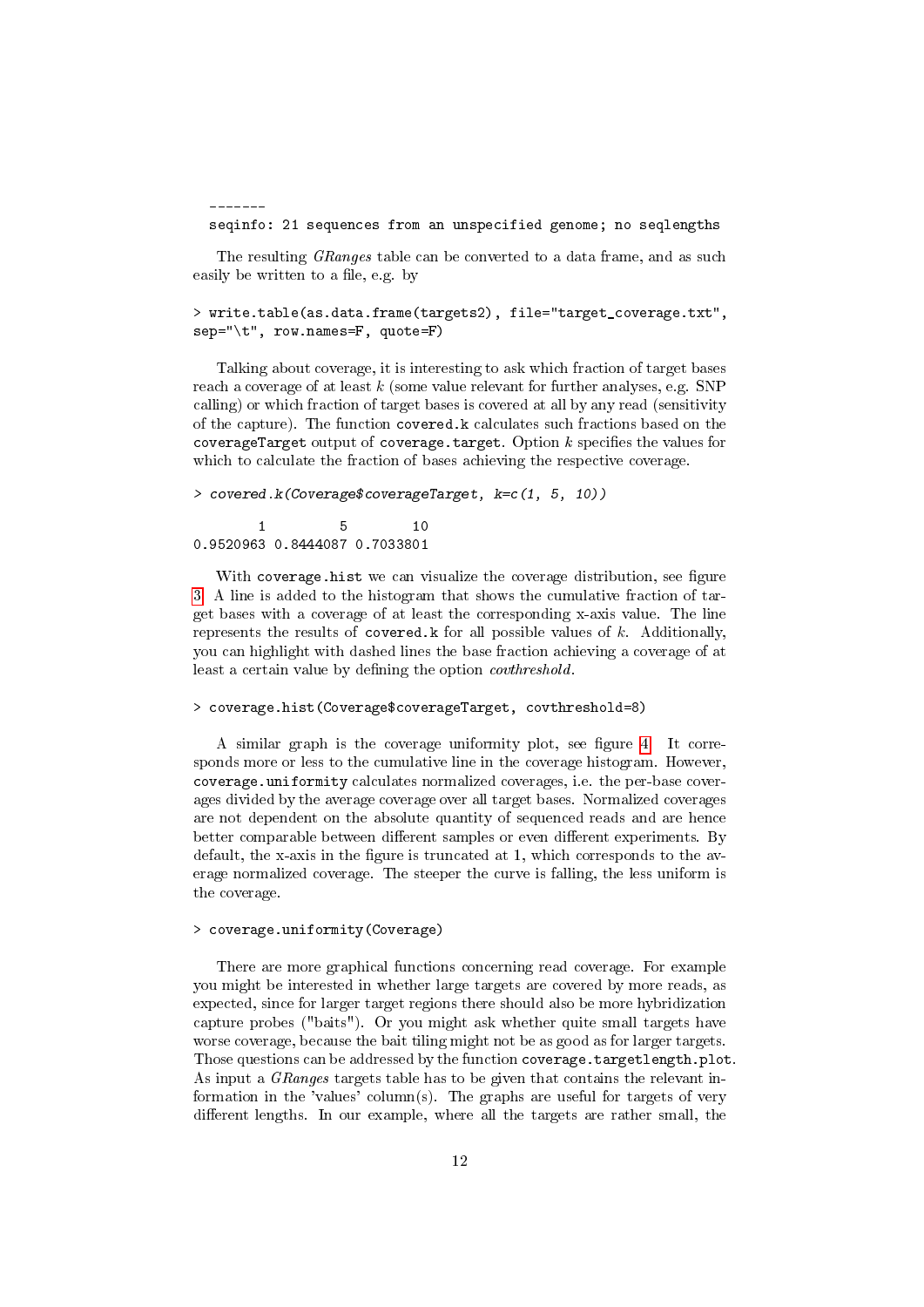#### **Coverage Distribution**



<span id="page-12-0"></span>Figure 3: On-target coverage histogram. The orange line shows the cumulative fraction of target bases (right y-axis) with a read coverage of at least  $x$ . The dashed lines highlight the fraction of target bases covered by at least 8 reads.

figures are not very informative, see figure [5.](#page-13-1)

```
> par(mfrow=c(1,2))> coverage.targetlength.plot(targets2, plotcolumn="nReads", pch=16,
cex=1.5)
> coverage.targetlength.plot(targets2, plotcolumn="avgCoverage", pch=16,
cex=1.5)
```
Another thing to check is the dependency between coverage and GC content of the hybridization capture probes ("baits"). For calculating the GC contents the bait sequences are needed. A file has to be created beforehand that contains the positions as well as the sequences of all baits. The file is loaded by function get.baits which is similar to get.targets, with the difference that overlapping or adjacent baits are not merged, and that a column seqcol has to be specified that holds the bait sequences. Like get.targets and get.reads, also get.baits by default converts the bait start positions from 0-based to 1-based coordinates. If the positions given in your baitsfile are already 1-based, set option zerobased to FALSE.

```
> baitsfile <- paste(exptPath, "ExampleSet_Baits.txt", sep="/")
> baits <- get.baits(baitsfile, chrcol=3, startcol=4, endcol=5, seqcol=2)
```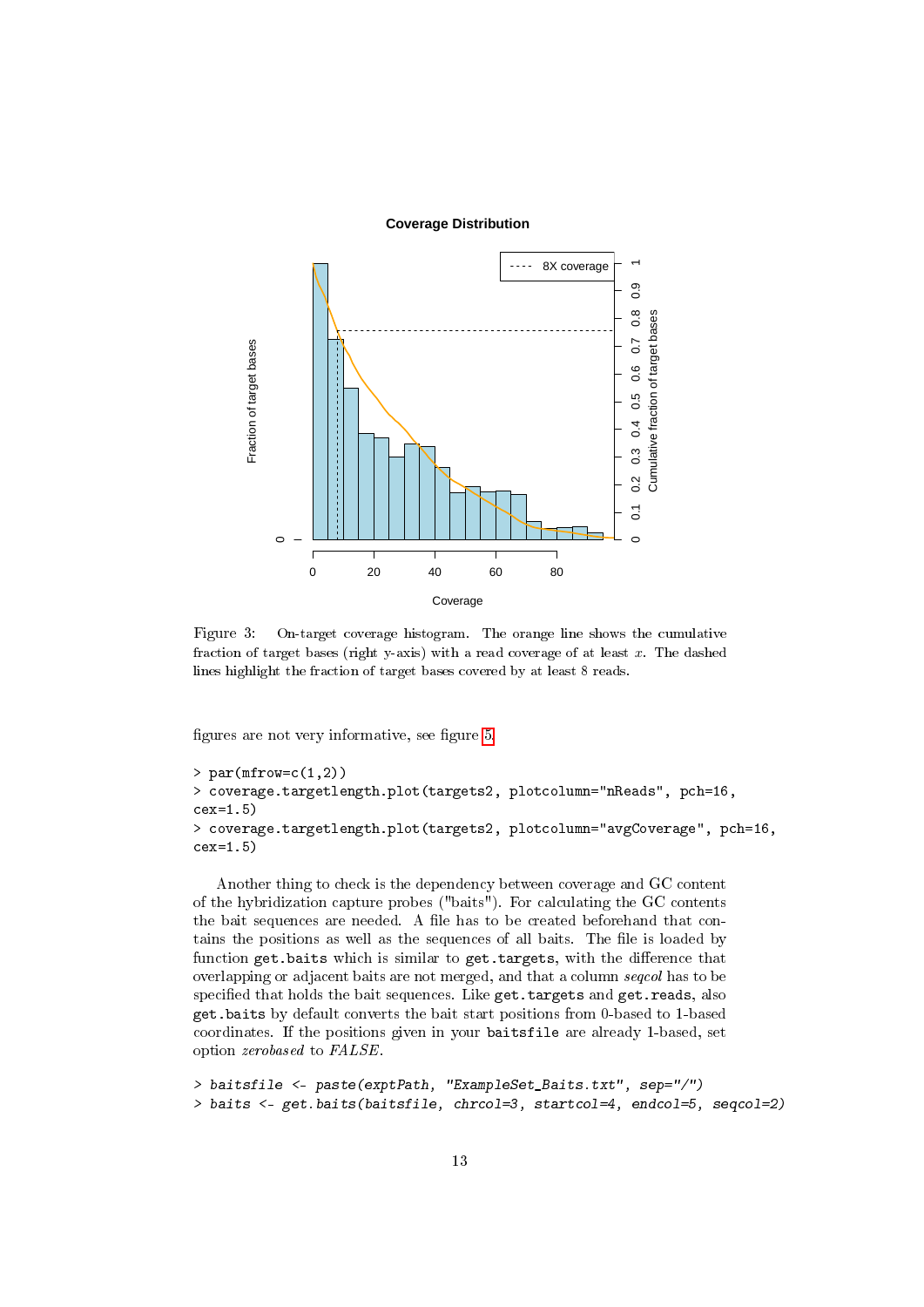

<span id="page-13-0"></span>Figure 4: Fraction of targeted bases (y-axis) achieving a normalized coverage of at least x. Dashed lines indicate the fractions of bases achieving at least the average  $(= 1)$  or at least half the average coverage  $(= 0.5)$ .



<span id="page-13-1"></span>Figure 5: Scatter plots and smoothing splines of number of reads per target (left panel) or average coverage per target (right panel) versus respective target length.

### [1] "read 108 hybridization probes"

With the baits GRanges table and the coverageAll output of coverage.target the (normalized) coverage versus GC content plot can be created. This can take quite some time, since GC content and average (normalized) coverage have to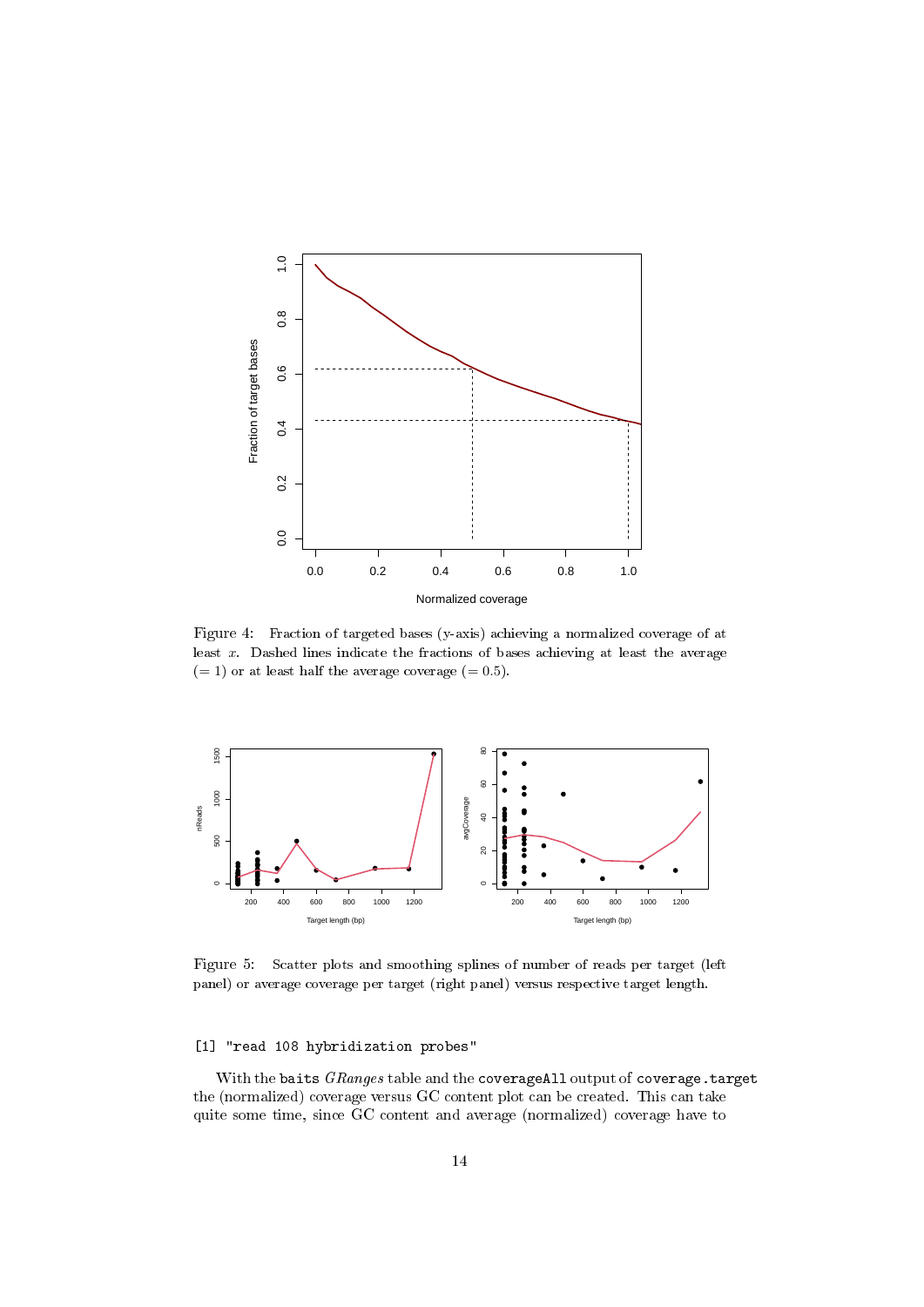be calculated for every bait. The bait coverages can be returned by setting option returnBaitValues = TRUE. You would expect the added smoothing spline to have an inverse U-shape, with a peak in coverage for baits with GC content around 40-50%. In our small example there are not enough baits with low GC content to encounter the expected shape, see figure [6.](#page-14-0)

> coverage.GC(Coverage\$coverageAll, baits, pch=16, cex=1.5)



<span id="page-14-0"></span>Figure 6: Scatter plot and smoothing spline of normalized average coverage per hybridization probe versus GC content of the respective bait.

There is also a function coverage.plot to visualize per-base coverages along chromosomal positions. The input has to be the coverageAll output of function coverage.target, since also coverages of off-target bases are needed. The positions of target regions, potentially extended on both sides, can be highlighted as well by specifying options *targets* and *Offset* (see figure [7\)](#page-15-1).

> coverage.plot(Coverage\$coverageAll, targets, Offset=100, chr="chr1", Start=11157524, End=11158764)

Of course, coverages can also be visualized by genome browsers. We provide the function make.wigfiles to create wiggle files that can then be uploaded e.g. to the UCSC genome browser. You can make wiggle files for all chromosomes on which there are reads or just for some selected chromosome(s) by specifying option *chroms*. With option *filename* the name and location where to save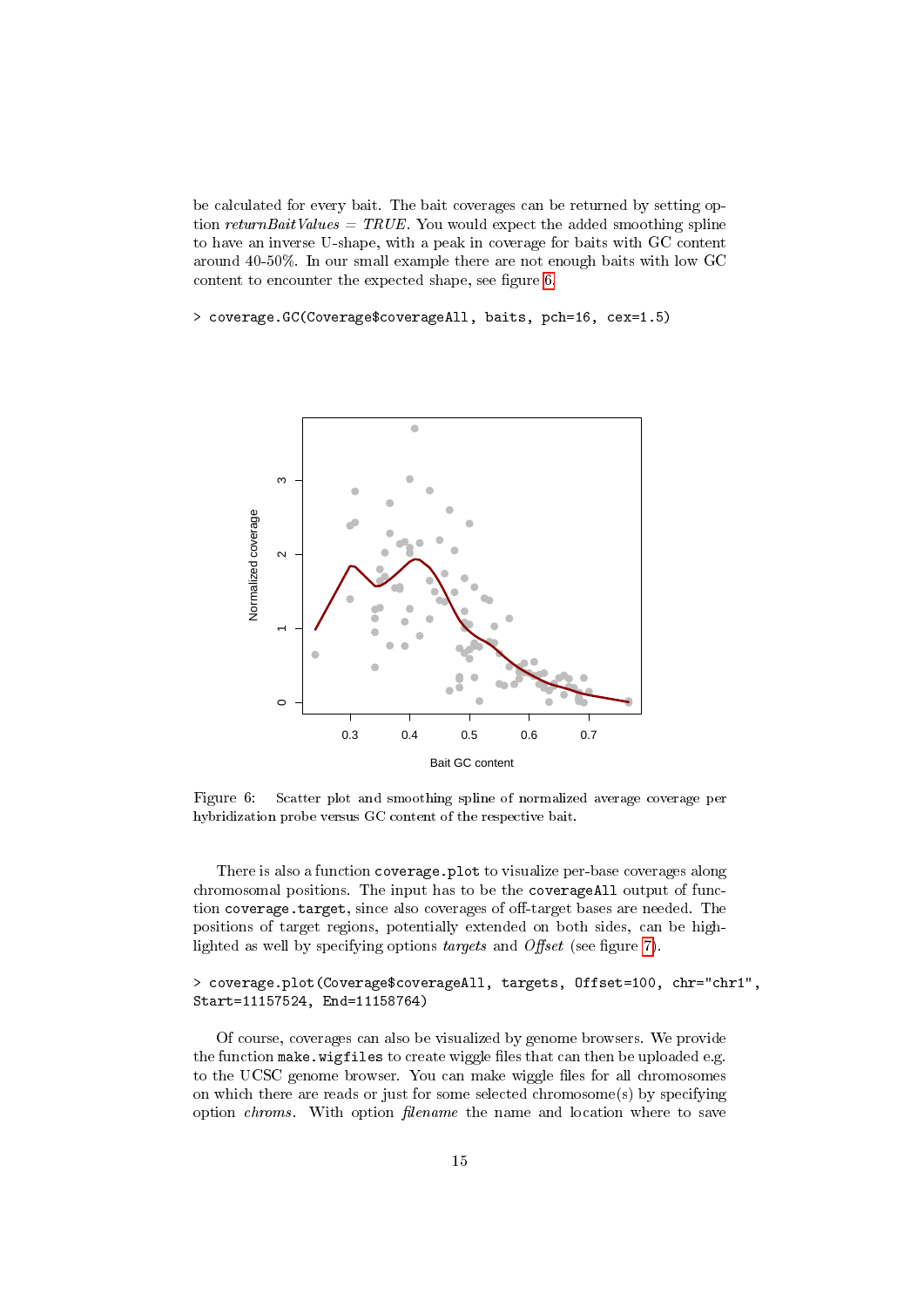

<span id="page-15-1"></span>Figure 7: Per-base coverages along chromosomal positions. Target regions (plus addition of 100 bases on both sides) are highlighted in orange (yellow).

the files can be manipulated. Base positions are given as 1-based (i.e. the first base on a chromsome has position 1), as defined for wiggle files by  $UCSC$ [\(http://genome.ucsc.edu/goldenPath/help/wiggle.html\)](http://genome.ucsc.edu/goldenPath/help/wiggle.html).

> make.wigfiles(Coverage\$coverageAll)

### <span id="page-15-0"></span>6 Read Duplicates

A crucial issue in target capture experiments is read duplication. Usually, read duplicates, i.e. reads that have exact same start and end positions, are removed before follow-up analysis of sequencing data, since they are supposed to be PCR artifacts. However, here we expect a probably substantial amount of "real" read duplication due to the enrichment process. "Real" read duplicates would be derived from actually separate input DNA molecules that by chance were fragmented at the same position. The duplicates.barplot shows which fraction of reads / read pairs is present in the data in what number of copies. Read multiplicity proportions are calculated and shown separately for on- and off-target reads / read pairs. Therefore, the plot gives an impression about the amount of "real" duplication (expected mostly in the target regions) versus artifactual duplication (expected both on- and off-target). With option  $returnDups$  $= TRUE$  the absolute numbers (given on top of the bars, in millions) and percentages (bar heights) can be returned.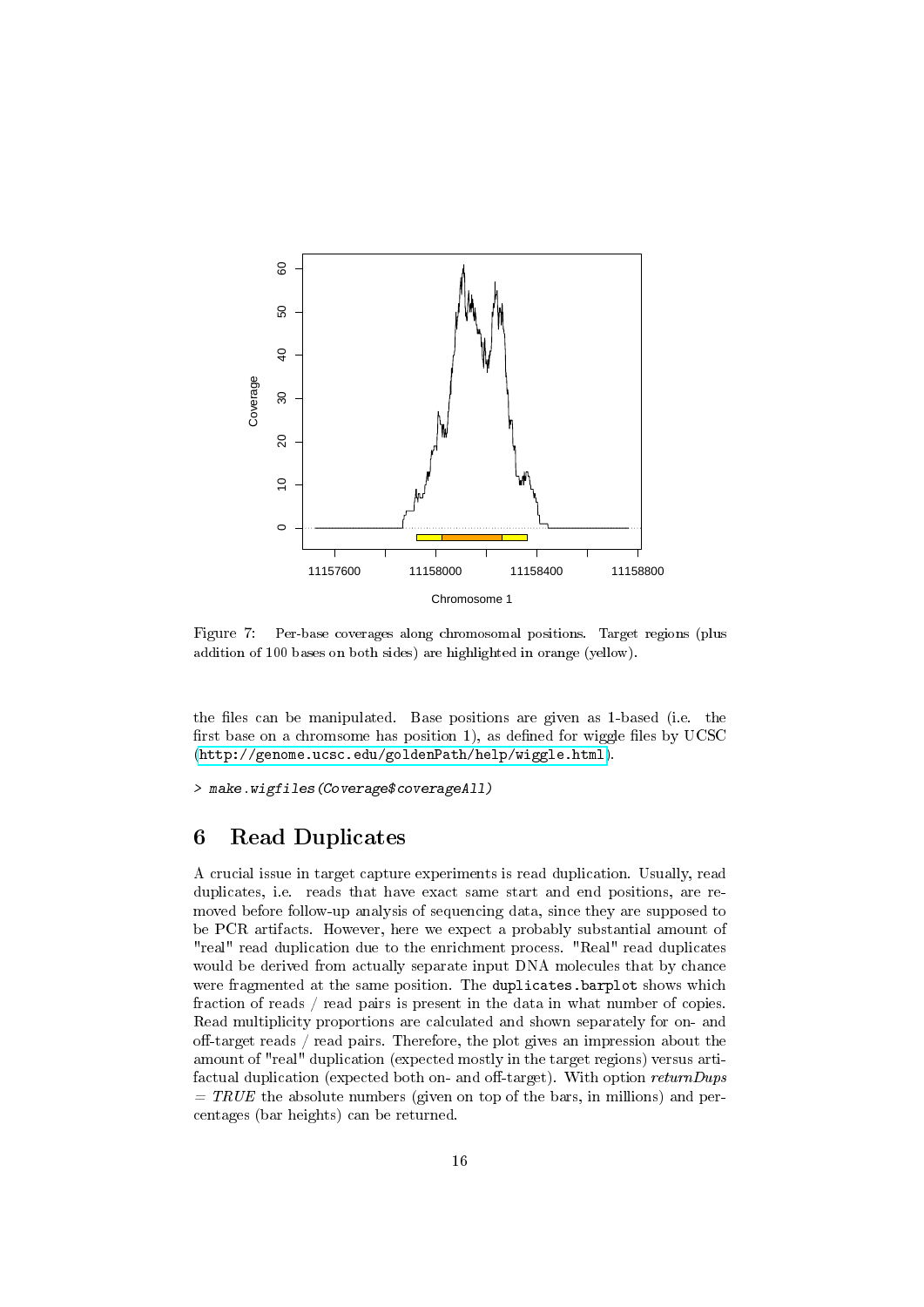> duplicates.barplot(reads, targets)



<span id="page-16-0"></span>Figure 8: Duplicates barplot treating data as single-end. It shows fractions of onand off-target reads, respectively, that are unique, that are there in two copies, three copies, etc. (x-axis). The numbers on top of the bars are absolute counts in millions.

In figure [8](#page-16-0) we see, firstly, that for some reads there are quite a lot of identical copies (x-axis up to 10). Secondly, the percentage of reads with multiple copies is much higher within on-target reads than within off-target reads (red bars are much higher than blue ones for  $x > 1$ ). This suggest, as mentioned before, that there might be substantial amount of "real" read duplication.

In the case of paired-end data, the position information of both reads of a pair can be used. Reads only have to be considered duplicated if the positions of both reads are found again in another pair. We can use duplicates.barplot with the table readpairs we created before to make the graph for read pairs instead of single reads. For read pairs the extent of duplication is by far not as high as for single reads, see figure [9.](#page-17-0)

### > duplicates.barplot(readpairs, targets, ylab="Fraction of read pairs")

Unfortunately, it is not possible to distinguish the artefactual duplicates from the naturally occurring ones. For that reason it might still be recommendable to remove duplication before further analysis by keeping each duplicated read position only once. (Since here we just deal with genomic positions and not with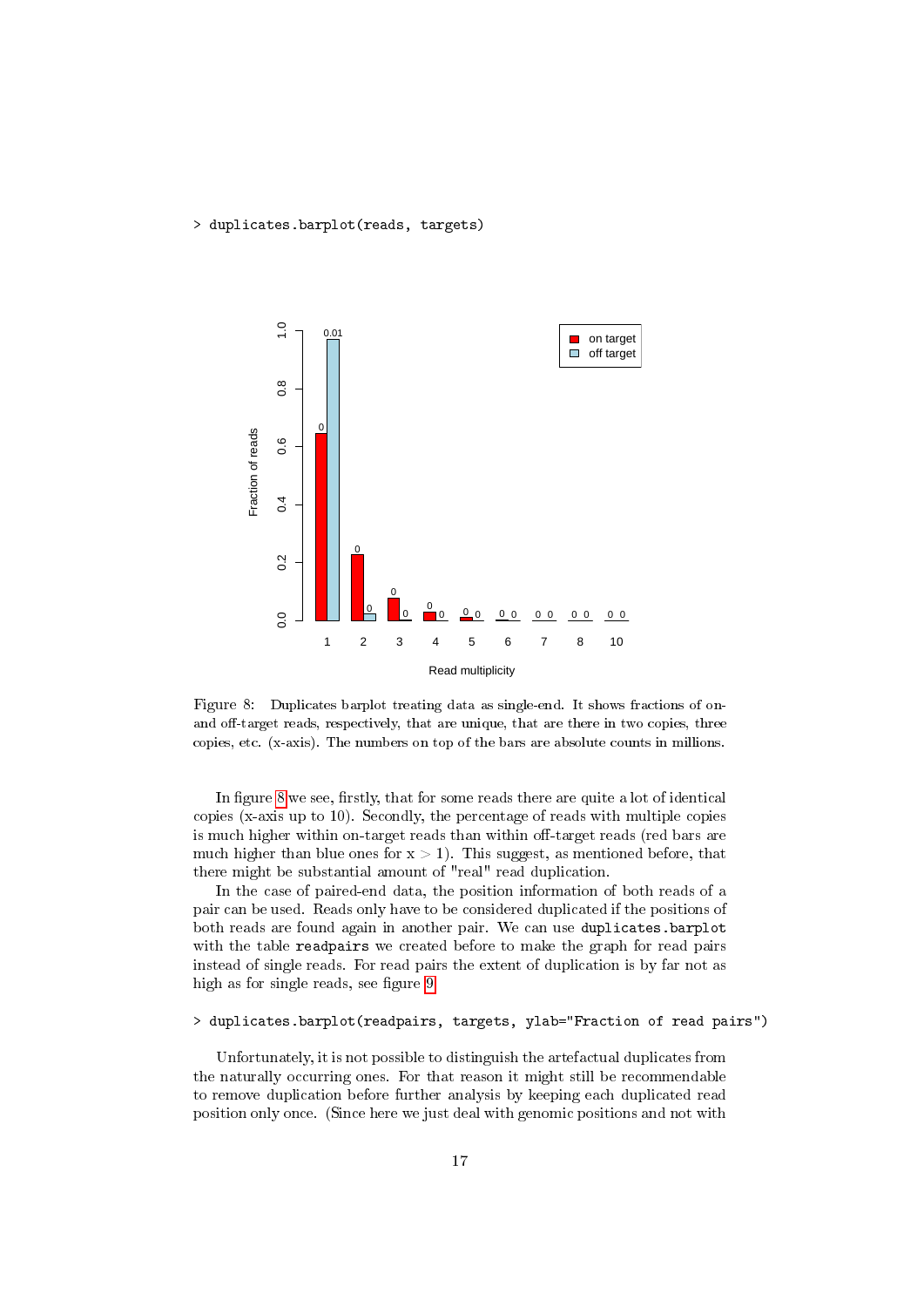

<span id="page-17-0"></span>Figure 9: Duplicates barplot for read pairs.

the actual reads that might differ in sequence and quality, it does not matter which copy of a duplicated read to keep.) You might also decide to do all the QC analysis on the "collapsed" data. Either a bed file is provided that includes only unique read positions, or the tables are collapsed within R, e.g. by the following code.

### > reads.collapsed <- unique(reads)

In the case of paired-end data, as said before, reads only have to be considered duplicated if the positions of both reads are found again in another pair. Removing duplicates can be done like follows, selecting non-duplicated reads from the readpairs table (and in case of duplication just keep one of the respective reads) and extracting those from the original read table.

```
> ID.nondups <- names(unique(readpairs))
> reads.collapsed.pairs <- reads[names(reads) %in% ID.nondups,,drop=T]
```
In single-end data it is probable to lose a large number of reads by removing duplicates. When treating our example data like single-end sequences, we are left with only 16417 out of originally 19546 reads. Hence, the actual coverage could decrease dramatically.

> coverage.target(reads.collapsed, targets, perBase=F, perTarget=F)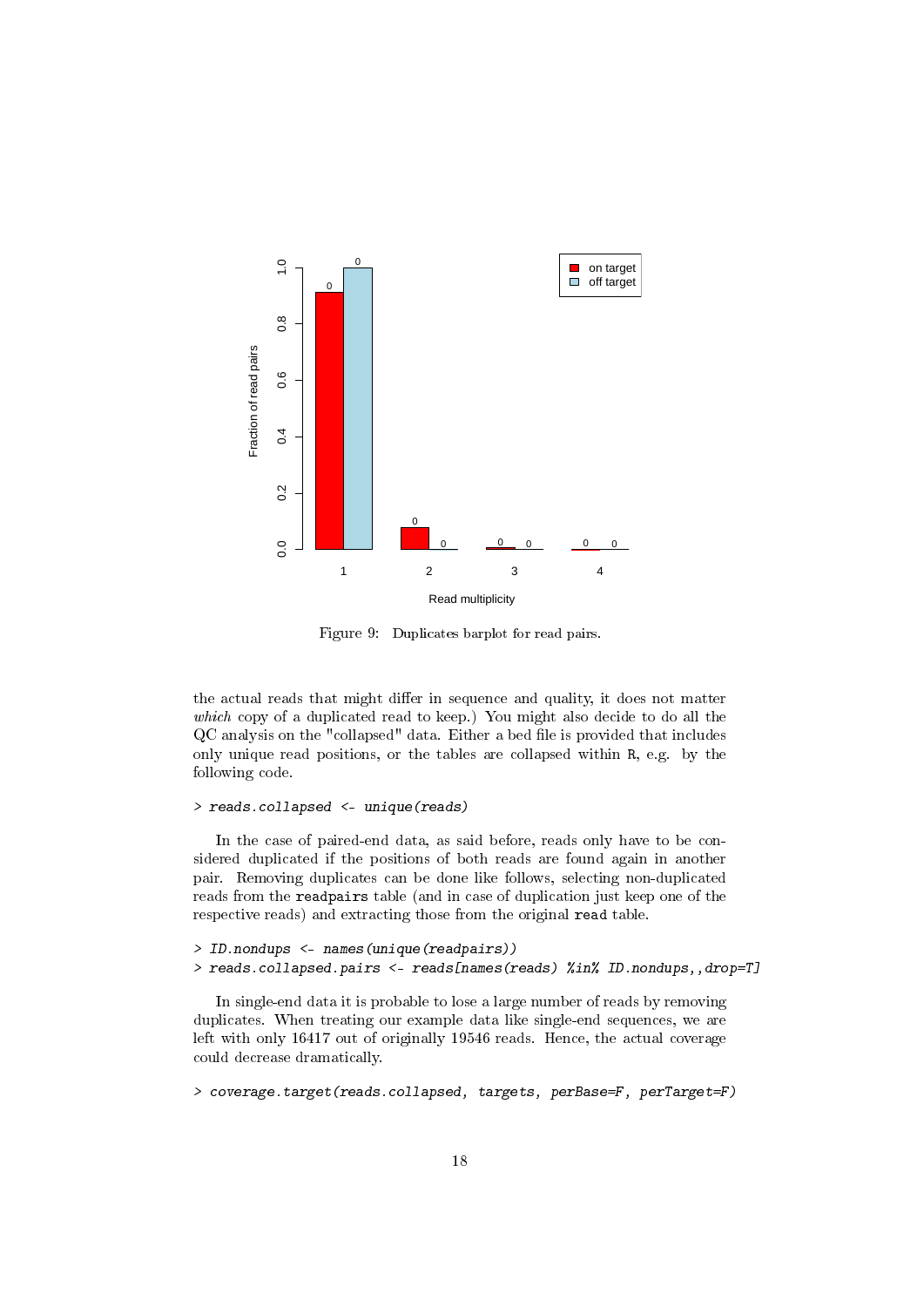\$avgTargetCoverage [1] 17.43535 \$targetCoverageSD [1] 11.7878 \$targetCoverageQuantiles 0% 25% 50% 75% 100% 0 7 16 27 46

Before removing duplicates we calculated a coverage of 27.5.

When using position information of both reads per pair, much less reads are lost, e.g. in the example we can keep 18714 reads. Therefore, the coverage will not decrease that much.

> coverage.target(reads.collapsed.pairs, targets, perBase=F, perTarget=F)

```
$avgTargetCoverage
[1] 25.09604
```

```
$targetCoverageSD
[1] 21.22714
```
\$targetCoverageQuantiles 0% 25% 50% 75% 100% 0 7 20 38 110

# <span id="page-18-0"></span>7 Reproducibility

For any new technology, reproducibility is an important issue. Here we base the reproducibility check on per-target-base coverages. Especially for technical replicates we should yield similar results. But the following graphs might also be useful to ensure homogeneity across biological replicates.

To give an example, we create an artificial new sample by removing randomly 10% of the reads from our data.

```
> r <- sample(length(reads), 0.1 * length(reads))
> reads2 <- reads[-r,,drop=T]
> Coverage2 <- coverage.target(reads2, targets, perBase=T)
```
With function coverage.density the coverage densities of several samples can be compared. With option normalized you can choose whether to plot original or normalized coverages. When plotting original values in the example, it is obvious that the second sample does not reach as high coverage for many bases as the first one, see figure [10,](#page-19-0) right panel. In contrast, normalized coverages are not dependent on the total amount of reads, and we observe a very similar coverage distribution for both samples (left panel), as expected since we just removed some reads randomly.

```
> covlist <- list(Coverage, Coverage2)
> par(mfrow=c(1,2))
```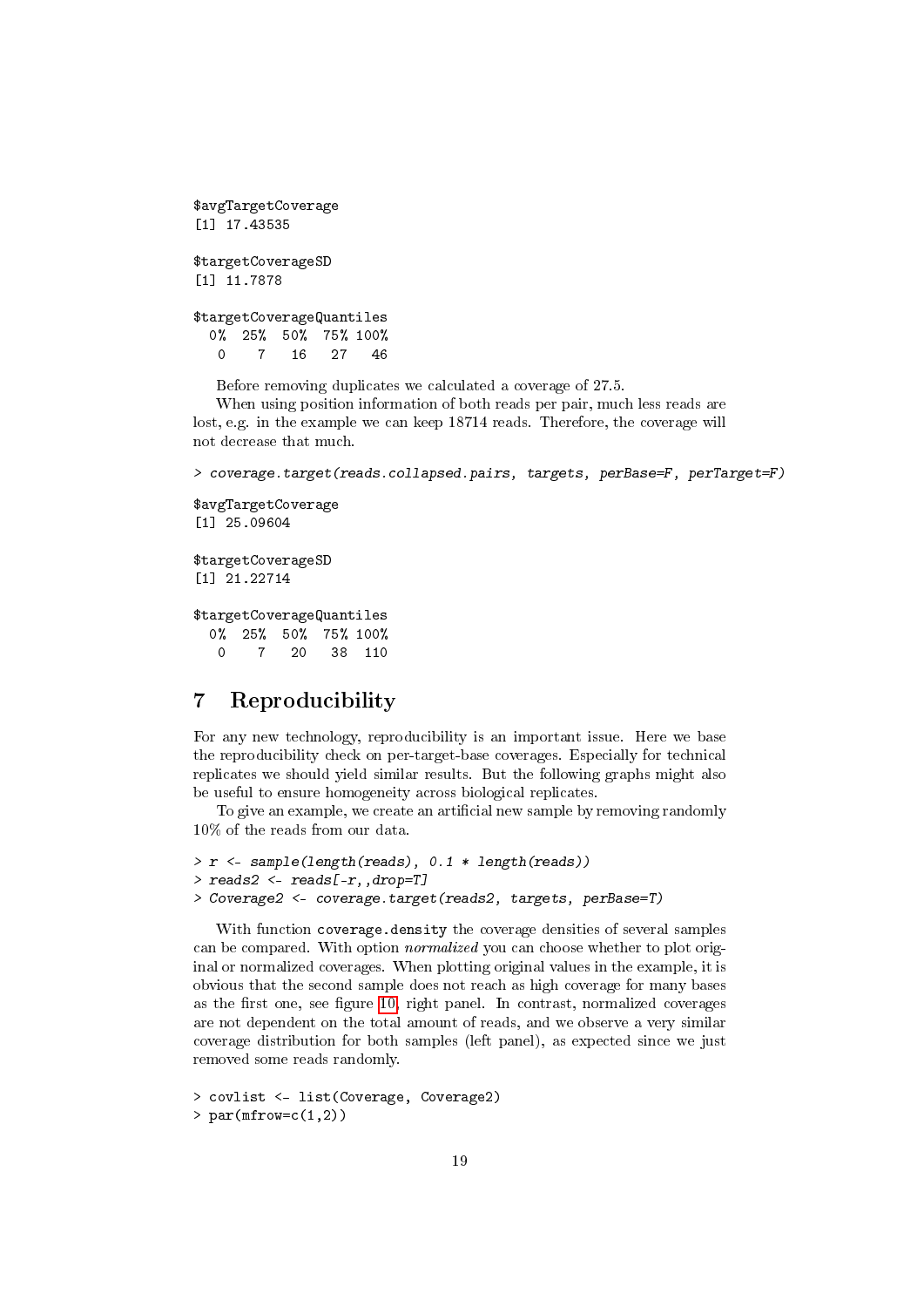```
> coverage.density(covlist)
> coverage.density(covlist, normalized=F)
```


<span id="page-19-0"></span>Figure 10: Target coverage densities of two samples, using normalized (left) or original (right) coverages.

Also the coverage uniformity and coverage along chromosome plots shown above (figures  $4$  and  $7$ ) can be produced for several samples within the same graph. The functions can be called repeatedly, while specifying option  $add = TRUE$ (see figures [11](#page-20-2) and [12\)](#page-21-1). As for the densities, the uniformity is almost identical for the two samples since normalized coverage values are used for this plot.

```
> coverage.uniformity(Coverage, addlines=F)
> coverage.uniformity(Coverage2, addlines=F, add=T, col="blue", lty=2)
> coverage.plot(Coverage$coverageAll, targets, Offset=100, chr="chr1",
Start=11157524, End=11158764)
> coverage.plot(Coverage2$coverageAll, add=T, col.line=2, chr="chr1",
Start=11157524, End=11158764)
```
With function coverage.correlation we can produce scatterplots between coverage values of pairs of replicate samples. Since a scatterplot for all pertarget-base coverages would be huge (e.g. as pdf graph), and moreover the difference between one million or ten million points in the graphic might not be visible at all, just some fraction of randomly selected values is displayed. The amount of points to plot can be controlled by option *plotfrac*. By default, 0.1% of all targeted bases are taken into account. In the example we set the fraction to  $10\%$ , see figure [13.](#page-22-0) Scatterplots are shown in the style of a pairs plot. In the lower panels the corresponding Pearson correlation coefficients are shown. Correlation calculations are always based on all coverage values, even if  $plotfrac < 1$  is chosen. Like in coverage.density, by option normalized it can be chosen whether to plot normalized or original coverage values.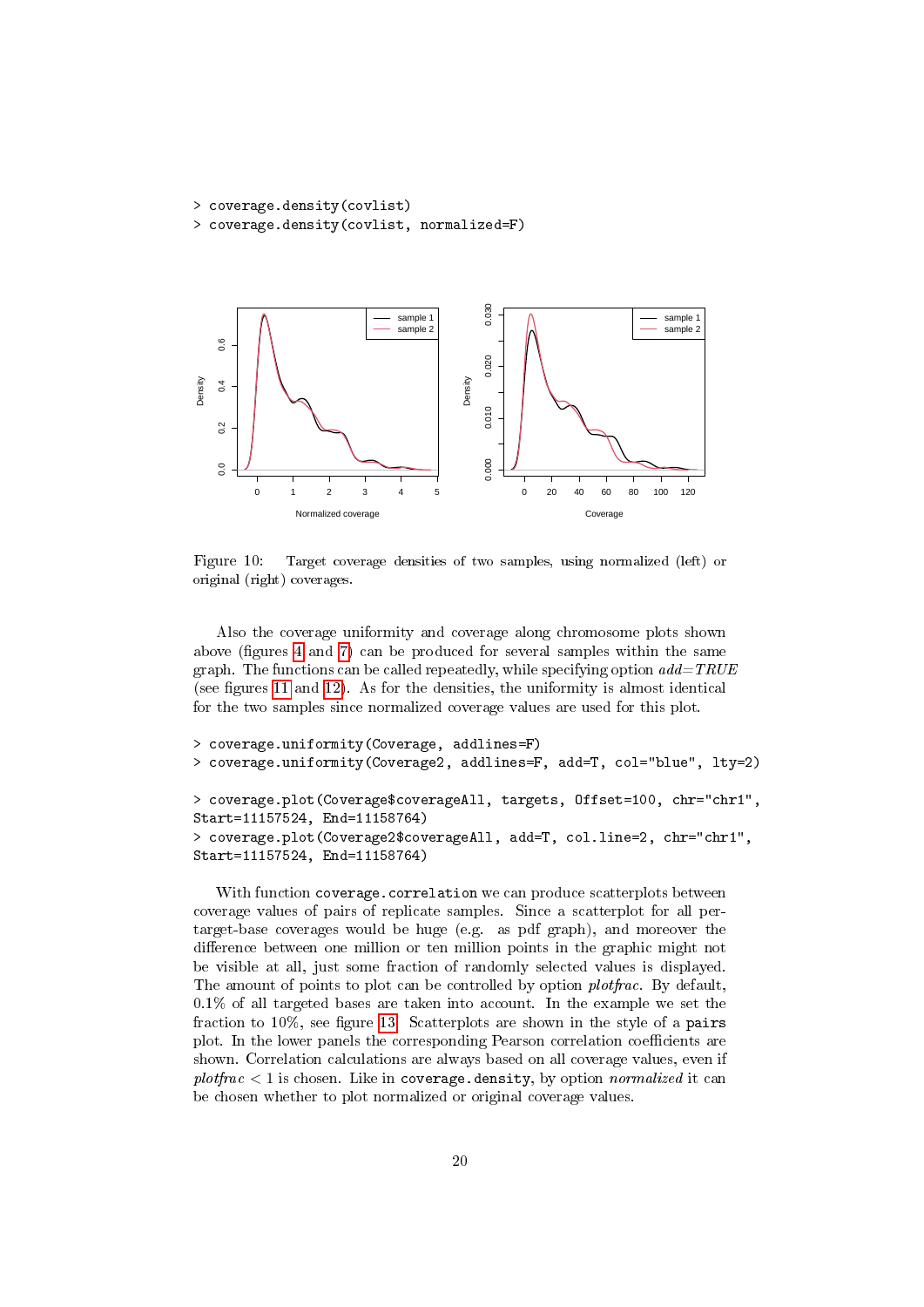

<span id="page-20-2"></span>Figure 11: Target coverage uniformity of two samples.

> coverage.correlation(covlist, plotfrac=0.1, cex.pch=4)

# <span id="page-20-0"></span>8 Acknowledgement

The example data used in this manual was taken from an exome sequencing data set of Raquel Rabionet and Xavier Estivill.

# <span id="page-20-1"></span>9 Session Information

> toLatex(sessionInfo())

- R version 4.2.0 RC (2022-04-21 r82226), x86\_64-pc-linux-gnu
- Locale: LC\_CTYPE=en\_US.UTF-8, LC\_NUMERIC=C, LC\_TIME=en\_GB, LC\_COLLATE=C, LC\_MONETARY=en\_US.UTF-8, LC\_MESSAGES=en\_US.UTF-8, LC\_PAPER=en\_US.UTF-8, LC\_NAME=C, LC\_ADDRESS=C, LC\_TELEPHONE=C, LC\_MEASUREMENT=en\_US.UTF-8, LC\_IDENTIFICATION=C
- Running under: Ubuntu 20.04.4 LTS
- Matrix products: default
- BLAS: /home/biocbuild/bbs-3.16-bioc/R/lib/libRblas.so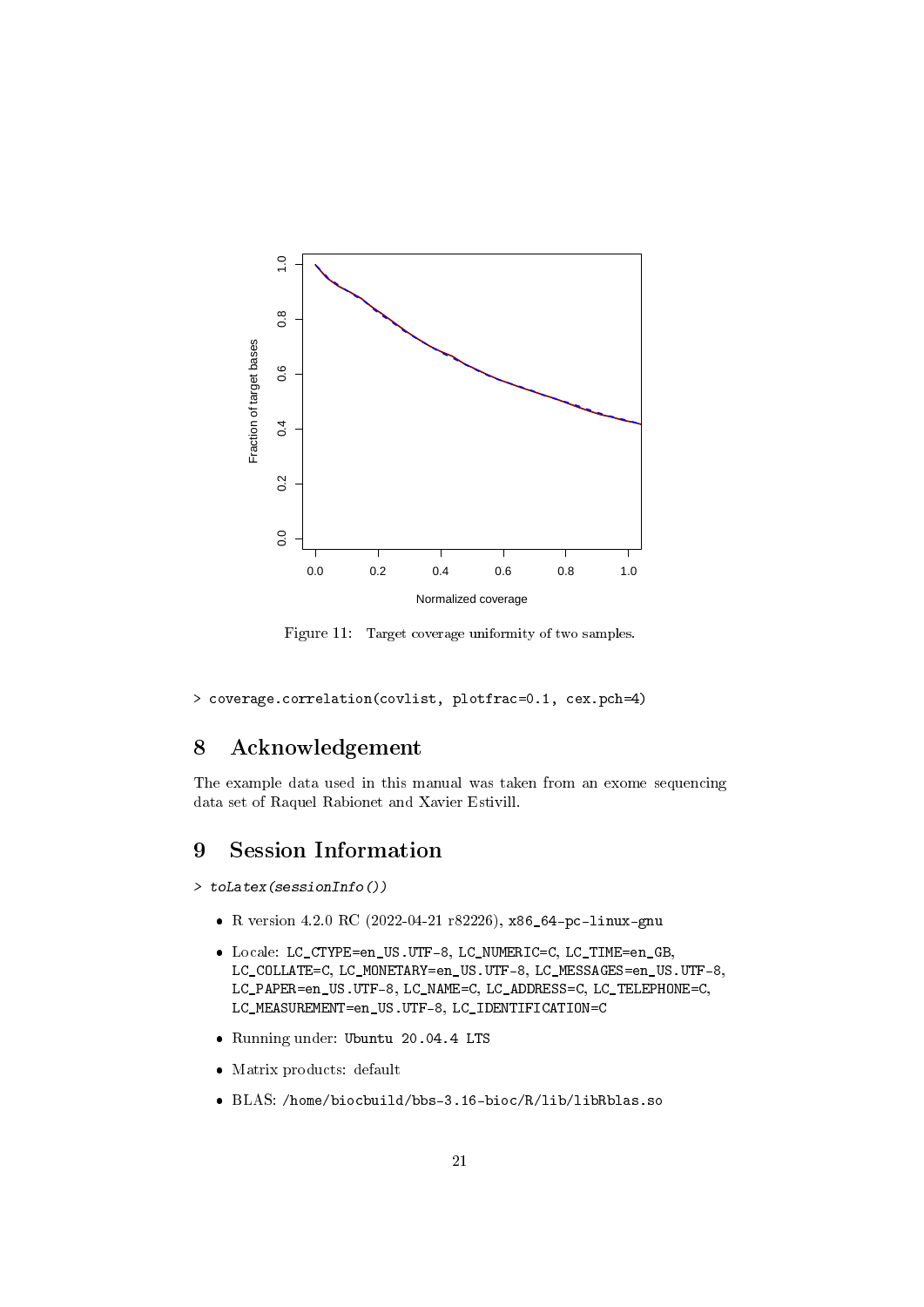

<span id="page-21-1"></span>Figure 12: Coverage along chromosome plot for two samples.

- LAPACK: /home/biocbuild/bbs-3.16-bioc/R/lib/libRlapack.so
- Base packages: base, datasets, grDevices, graphics, methods, stats, stats4, utils
- Other packages: BiocGenerics 0.43.0, Biostrings 2.65.0, GenomeInfoDb 1.33.0, GenomicRanges 1.49.0, IRanges 2.31.0, Rsamtools 2.13.0, S4Vectors 0.35.0, TEQC 4.19.0, XVector 0.37.0, hwriter 1.3.2.1
- Loaded via a namespace (and not attached): Biobase 2.57.0, BiocParallel 1.31.0, GenomeInfoDbData 1.2.8, RCurl 1.98-1.6, bitops 1.0-7, compiler 4.2.0, crayon 1.5.1, parallel 4.2.0, tools 4.2.0, zlibbioc 1.43.0

### <span id="page-21-0"></span>10 References

Hummel M, Bonnin S, Lowy E, Roma G. TEQC: an R-package for quality control in target capture experiments. Bioinformatics 2011; 27(9): 1316-1317.

Lawrence M, Huber W, Pages H, Aboyoun P, Carlson M, Gentleman R, Morgan MT, Carey VJ. Software for Computing and Annotating Genomic Ranges. PLoS Comput Biol 2013; 9(8): e1003118.